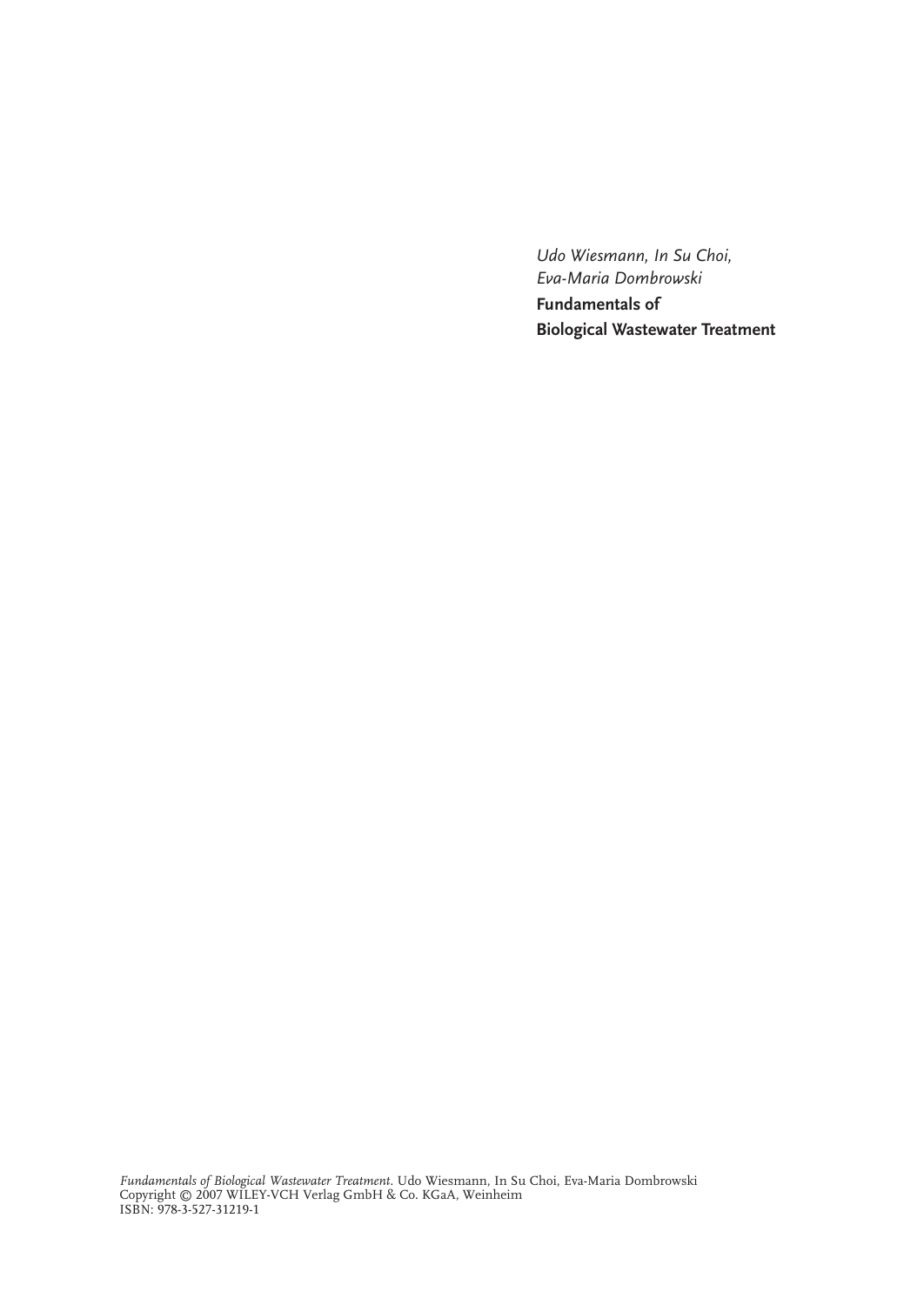# **1807–2007 Knowledge for Generations**

Each generation has its unique needs and aspirations. When Charles Wiley first opened his small printing shop in lower Manhattan in 1807, it was a generation of boundless potential searching for an identity. And we were there, helping to define a new American literary tradition. Over half a century later, in the midst of the Second Industrial Revolution, it was a generation focused on building the future. Once again, we were there, supplying the critical scientific, technical, and engineering knowledge that helped frame the world. Throughout the 20th Century, and into the new millennium, nations began to reach out beyond their own borders and a new international community was born. Wiley was there, expanding its operations around the world to enable a global exchange of ideas, opinions, and know-how.

For 200 years, Wiley has been an integral part of each generation's journey, enabling the flow of information and understanding necessary to meet their needs and fulfill their aspirations. Today, bold new technologies are changing the way we live and learn. Wiley will be there, providing you the must-have knowledge you need to imagine new worlds, new possibilities, and new opportunities.

Generations come and go, but you can always count on Wiley to provide you the knowledge you need, when and where you need it!

William J. Resce

*William J. Pesce Peter Booth Wiley* President and Chief Executive Officer Chairman of the Board

1 th Booth Wiley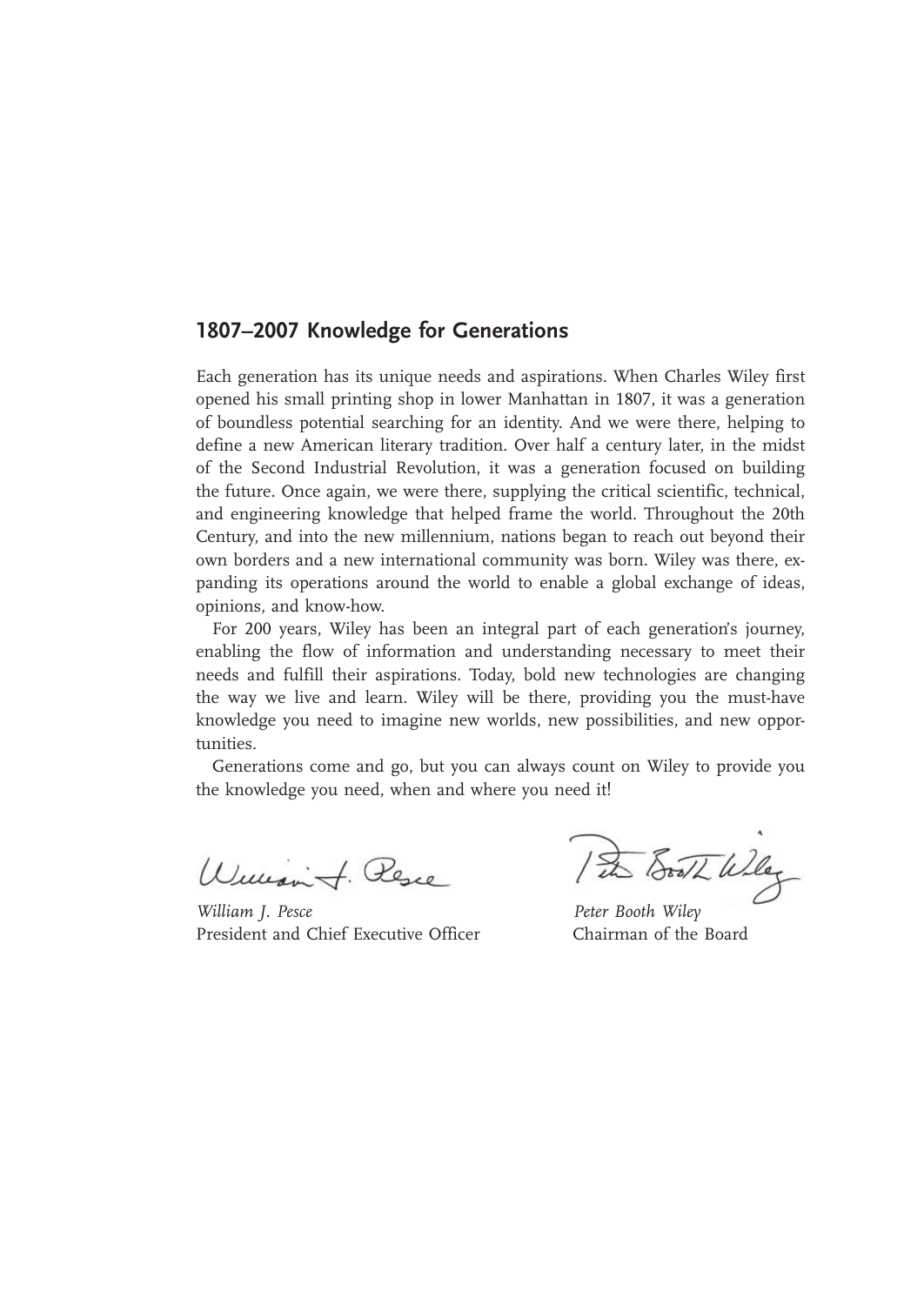*Udo Wiesmann, In Su Choi, Eva-Maria Dombrowski*

# **Fundamentals of Biological Wastewater Treatment**



WILEY-VCH Verlag GmbH & Co. KGaA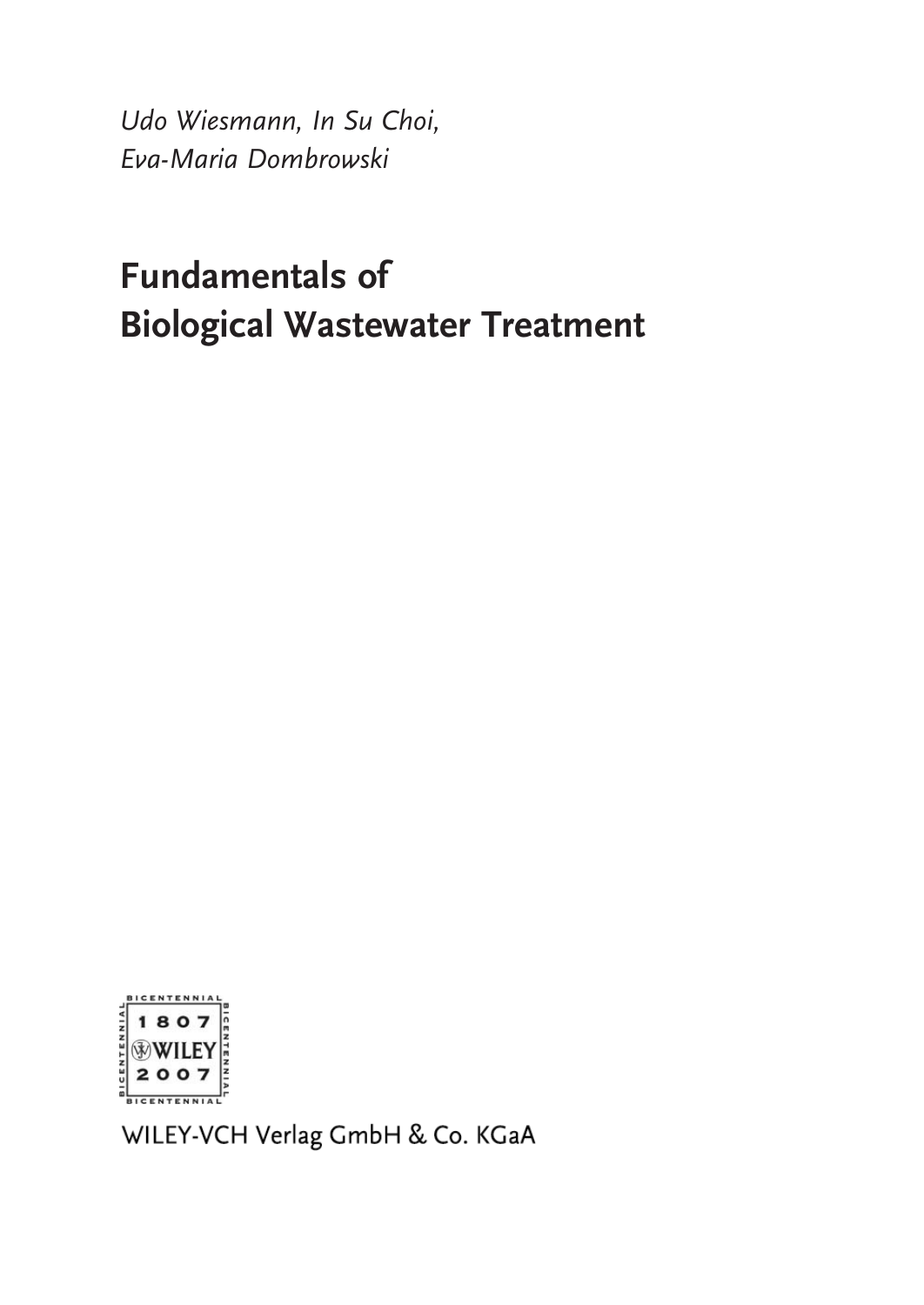#### **The Authors**

#### *Prof. Dr.-Ing. Udo Wiesmann*

Technische Universität Berlin Institut für Verfahrenstechnik Strasse des 17. Juni 135 10623 Berlin Germany

#### *Dr.-Ing. In Su Choi*

Technische Universität Berlin Institut für Verfahrenstechnik Strasse des 17. Juni 135 10623 Berlin Germany

#### *Prof. Dr.-Ing. Eva-Maria Dombrowski*

Technische Fachhochschule Berlin Fachgebiet Verfahrenstechnik und Biotechnologie Luxemburgerstraße 10 13353 Berlin Germany

All books published by Wiley-VCH are carefully produced. Nevertheless, authors, editors, and publisher do not warrant the information contained in these books, including this book, to be free of errors. Readers are advised to keep in mind that statements, data, illustrations, procedural details or other items may inadvertently be inaccurate.

#### **Library of Congress Card No.: applied for**

**British Library Cataloguing-in-Publication Data** A catalogue record for this book is available from the British Library.

#### **Bibliographic information published by the Deutsche Nationalbibliothek**

The Deutsche Nationalbibliothek lists this publication in the Deutsche Nationalbibliografie; detailed bibliographic data are available in the Internet at http://dnb.d-nb.de.

© 2007 WILEY-VCH Verlag GmbH & Co. KGaA, Weinheim

All rights reserved (including those of translation into other languages). No part of this book may be reproduced in any form – by photoprinting, microfilm, or any other means – nor transmitted or translated into a machine language without written permission from the publishers. Registered names, trademarks, etc. used in this book, even when not specifically marked as such, are not to be considered unprotected by law.

Printed in the Federal Republic of Germany Printed on acid-free paper

**Typesetting** Fotosatz Detzner, Speyer **Printing** betz-druck GmbH, Darmstadt **Bookbinding** Litges & Dopf Buchbinderei GmbH, Heppenheim

**ISBN** 978-3-527-31219-1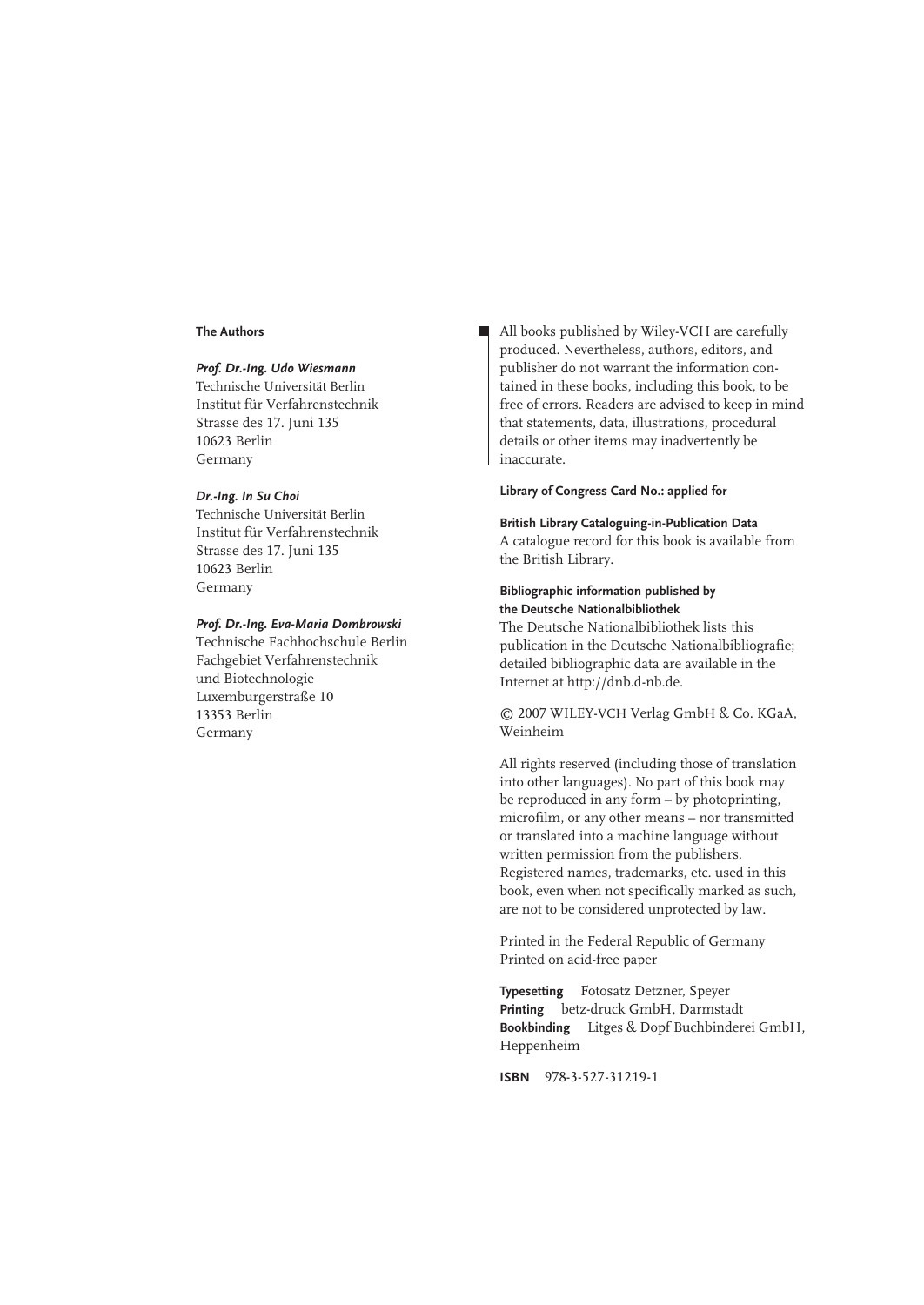# **Contents**

**Preface** *XIII*

## **List of Symbols and Abbreviations** *XVII*

**V**

| ı              | Historical Development of Wastewater Collection and Treatment<br>1                                     |
|----------------|--------------------------------------------------------------------------------------------------------|
| 1.1            | Water Supply and Wastewater Management in Antiquity<br>- 1                                             |
| 1.2            | Water Supply and Wastewater Management in the Medieval Age<br>$\overline{4}$                           |
| 1.3            | First Studies in Microbiology 7                                                                        |
| 1.4            | Wastewater Management by Direct Discharge into Soil and Bodies of<br>Water - The First Studies<br>11   |
| 1.5            | Mineralization of Organics in Rivers, Soils or by Experiment -<br>A Chemical or Biological Process? 12 |
| 1.6            | Early Biological Wastewater Treatment Processes<br>14                                                  |
| 1.7            | The Cholera Epidemics - Were They Caused by Bacteria Living<br>in the Soil or Water? 16                |
| 1.8            | Early Experiments with the Activated Sludge Process<br>16                                              |
| 1.9            | Taking Samples and Measuring Pollutants<br>18                                                          |
| 1.10           | Early Regulations for the Control of Wastewater Discharge<br>19                                        |
|                | References 20                                                                                          |
| $\overline{2}$ | Wastewater Characterization and Regulations<br>25                                                      |
| 2.1            | Volumetric Wastewater Production and Daily Changes<br>25                                               |
| 2.2            | Pollutants 27                                                                                          |
| 2.2.1          | Survey 27                                                                                              |
| 2.2.2          | Dissolved Substances<br>- 28                                                                           |
| 2.2.2.1        | Organic Substances 28                                                                                  |
| 2.2.2.2        | Inorganic Substances 30                                                                                |
| 2.2.3          | Colloids 32                                                                                            |
| 2.2.3.1        | Oil-In-Water Emulsions<br>32                                                                           |
| 2.2.3.2        | Solid-In-Water Colloids<br>33                                                                          |
| 2.2.4          | Suspended Solids 34                                                                                    |
| 2.3            | Methods for Measuring Dissolved Organic Substances as Total                                            |
|                | 34<br>Parameters                                                                                       |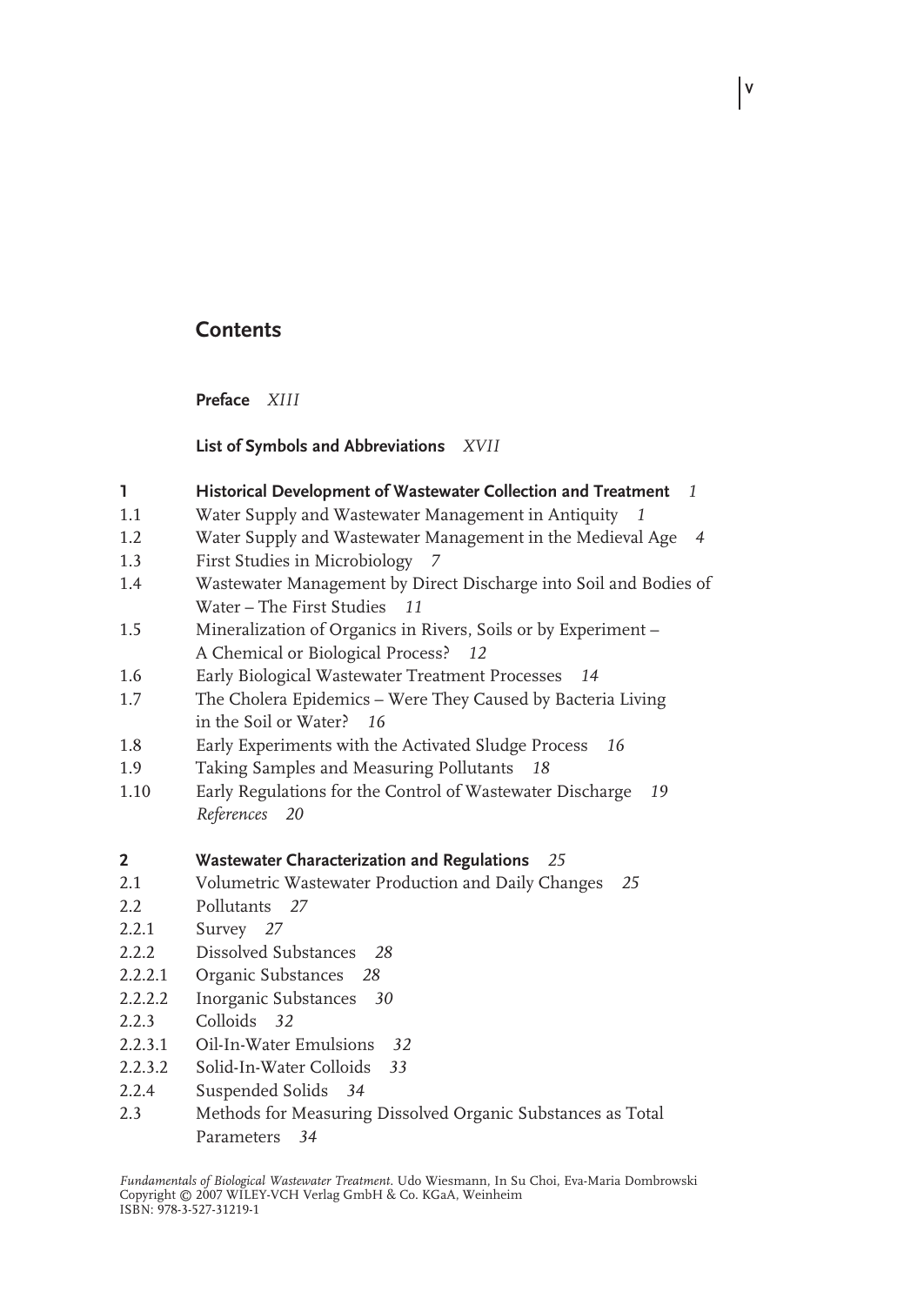**VI** *Contents*

| 2.3.1<br>2.3.2<br>2.3.3<br>2.4<br>2.4.1<br>2.4.2<br>2.4.2.1<br>2.4.2.2<br>2.4.3 | Biochemical Oxygen Demand 34<br>Chemical Oxygen Demand 36<br>Total and Dissolved Organic Carbon<br>37<br>Legislation 38<br>Preface 38<br>German Legislation<br>- 38<br>Legislation Concerning Discharge into Public Sewers<br>38<br>Legislation Concerning Discharge into Waters<br>39<br><b>EU</b> Guidelines<br>41<br>References 42 |
|---------------------------------------------------------------------------------|---------------------------------------------------------------------------------------------------------------------------------------------------------------------------------------------------------------------------------------------------------------------------------------------------------------------------------------|
| 3                                                                               | Microbial Metabolism<br>43                                                                                                                                                                                                                                                                                                            |
| 3.1                                                                             | Some Remarks on the Composition and Morphology of Bacteria<br>(Eubacteria) 43                                                                                                                                                                                                                                                         |
| 3.2                                                                             | Proteins and Nucleic Acids 45                                                                                                                                                                                                                                                                                                         |
| 3.2.1                                                                           | Proteins 45                                                                                                                                                                                                                                                                                                                           |
| 3.2.1.1                                                                         | Amino Acids<br>- 45                                                                                                                                                                                                                                                                                                                   |
| 3.2.1.2                                                                         | Structure of Proteins 46                                                                                                                                                                                                                                                                                                              |
| 3.2.1.3                                                                         | Proteins for Special Purposes 47                                                                                                                                                                                                                                                                                                      |
| 3.2.1.4                                                                         | Enzymes<br>47                                                                                                                                                                                                                                                                                                                         |
| 3.2.2                                                                           | Nucleic Acids<br>- 50                                                                                                                                                                                                                                                                                                                 |
| 3.2.2.1                                                                         | Desoxyribonucleic Acid<br>50                                                                                                                                                                                                                                                                                                          |
| 3.2.2.2                                                                         | Ribonucleic Acid<br>-54                                                                                                                                                                                                                                                                                                               |
| 3.2.2.3                                                                         | <b>DNA</b> Replication<br>57                                                                                                                                                                                                                                                                                                          |
| 3.2.2.4                                                                         | Mutations 58                                                                                                                                                                                                                                                                                                                          |
| 3.3                                                                             | Catabolism and Anabolism<br>59                                                                                                                                                                                                                                                                                                        |
| 3.3.1                                                                           | ADP and ATP<br>- 59                                                                                                                                                                                                                                                                                                                   |
| 3.3.2                                                                           | Transport of Protons<br>59                                                                                                                                                                                                                                                                                                            |
| 3.3.3                                                                           | Catabolism of Using Glucose<br>60                                                                                                                                                                                                                                                                                                     |
| 3.3.3.1                                                                         | Aerobic Conversion by Prokaryotic Cells<br>-60                                                                                                                                                                                                                                                                                        |
| 3.3.3.2                                                                         | Anaerobic Conversion by Prokaryotic Cells<br>65                                                                                                                                                                                                                                                                                       |
| 3.3.4                                                                           | Anabolism<br>66                                                                                                                                                                                                                                                                                                                       |
|                                                                                 | References 67                                                                                                                                                                                                                                                                                                                         |
| 4                                                                               | Determination of Stoichiometric Equations for Catabolism and<br>Anabolism<br>69                                                                                                                                                                                                                                                       |
| 4.1                                                                             | Introduction 69                                                                                                                                                                                                                                                                                                                       |
| 4.2                                                                             | Aerobic Degradation of Organic Substances<br>70                                                                                                                                                                                                                                                                                       |
| 4.2.1                                                                           | Degradation of Hydrocarbons Without Bacterial Decay<br>70                                                                                                                                                                                                                                                                             |
| 4.2.2                                                                           | Mineralization of 2,4-Dinitrophenol<br>71                                                                                                                                                                                                                                                                                             |
| 4.2.3                                                                           | Degradation of Hydrocarbons with Bacterial Decay<br>74                                                                                                                                                                                                                                                                                |
| 4.3                                                                             | Measurement of $O_2$ Consumption Rate $r_{O_2,S}$ and $CO_2$ Production                                                                                                                                                                                                                                                               |
|                                                                                 | Rate $r_{CO_2,S}$<br>76                                                                                                                                                                                                                                                                                                               |
|                                                                                 | Problems<br>78                                                                                                                                                                                                                                                                                                                        |
|                                                                                 | References<br>81                                                                                                                                                                                                                                                                                                                      |
|                                                                                 |                                                                                                                                                                                                                                                                                                                                       |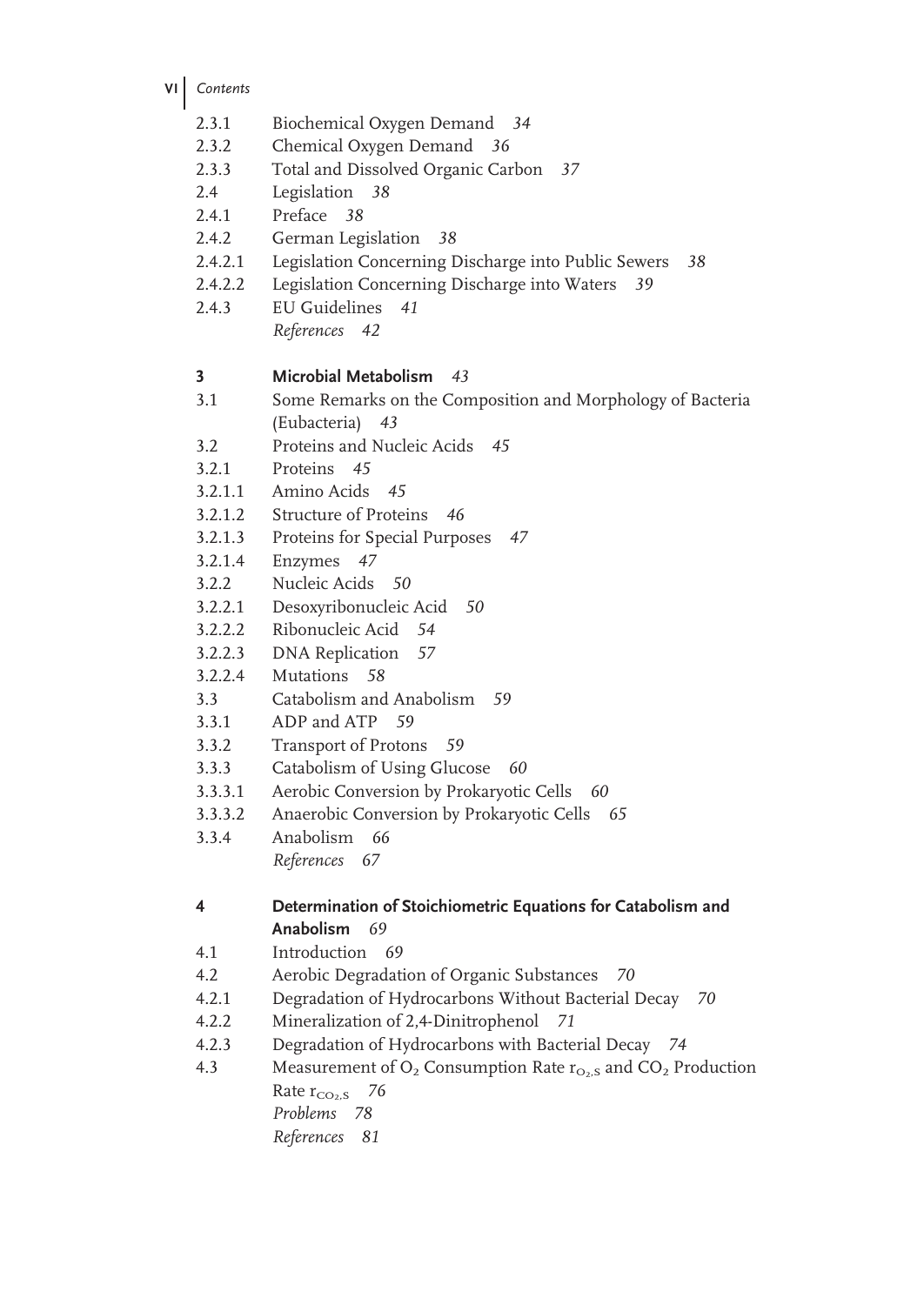**5 Gas/Liquid Oxygen Transfer and Stripping** *83* 5.1 Transport by Diffusion *83* 5.2 Mass Transfer Coefficients *86* 5.2.1 Definition of Specific Mass Transfer Coefficients *86* 5.2.2 Two Film Theory *87* 5.3 Measurement of Specific Overall Mass Transfer Coefficients K<sub>L</sub>a 90 5.3.1 Absorption of Oxygen During Aeration *90* 5.3.1.1 Steady State Method *90* 5.3.1.2 Non-steady State Method *91* 5.3.1.3 Dynamic Method in Wastewater Mixed with Activated Sludge *92* 5.3.2 Desorption of Volatile Components During Aeration *93* 5.4 Oxygen Transfer Rate, Energy Consumption and Efficiency in Large-scale Plants *95* 5.4.1 Surface Aeration *95* 5.4.1.1 Oxygen Transfer Rate *95* 5.4.1.2 Power Consumption and Efficiency *96* 5.4.2 Deep Tank Aeration *98* 5.4.2.1 Preliminary Remarks *98* 5.4.2.2 The Simple Plug Flow Model *99* 5.4.2.3 Proposed Model of the American Society of Civil Engineers *101* 5.4.2.4 Further Models *103* 5.4.2.5 Oxygen Transfer Rate *103* 5.4.2.6 Power Consumption and Efficiency *106* 5.4.2.7 Monitoring of Deep Tanks *106* 5.5 Dimensional Analysis and Transfer of Models *108* 5.5.1 Introduction *108* 5.5.2 Power Consumption of a Stirred, Non-aerated Tank – A Simple Example *109* 5.5.3 Description of Oxygen Transfer, Power Consumption and Efficiency by Surface Aerators Using Dimensionless Numbers *112* 5.5.4 Application of Dimensionless Numbers for Surface Aeration *113 Problem* 115 *References* 117 **6 Aerobic Wastewater Treatment in Activated Sludge Systems** *119* 6.1 Introduction *119* 6.2 Kinetic and Reaction Engineering Models With and Without Oxygen Limitation *119* 6.2.1 Batch Reactors *119* 6.2.1.1 With High Initial Concentration of Bacteria *119* 6.2.1.2 With Low Initial Concentration of Bacteria *122* 6.2.2 Chemostat *122* 6.2.3 Completely Mixed Activated Sludge Reactor *125* 6.2.3.1 Preliminary Remarks *125* 6.2.3.2 Mean Retention Time, Recycle Ratio and Thickening Ratio as Process

Parameters *126*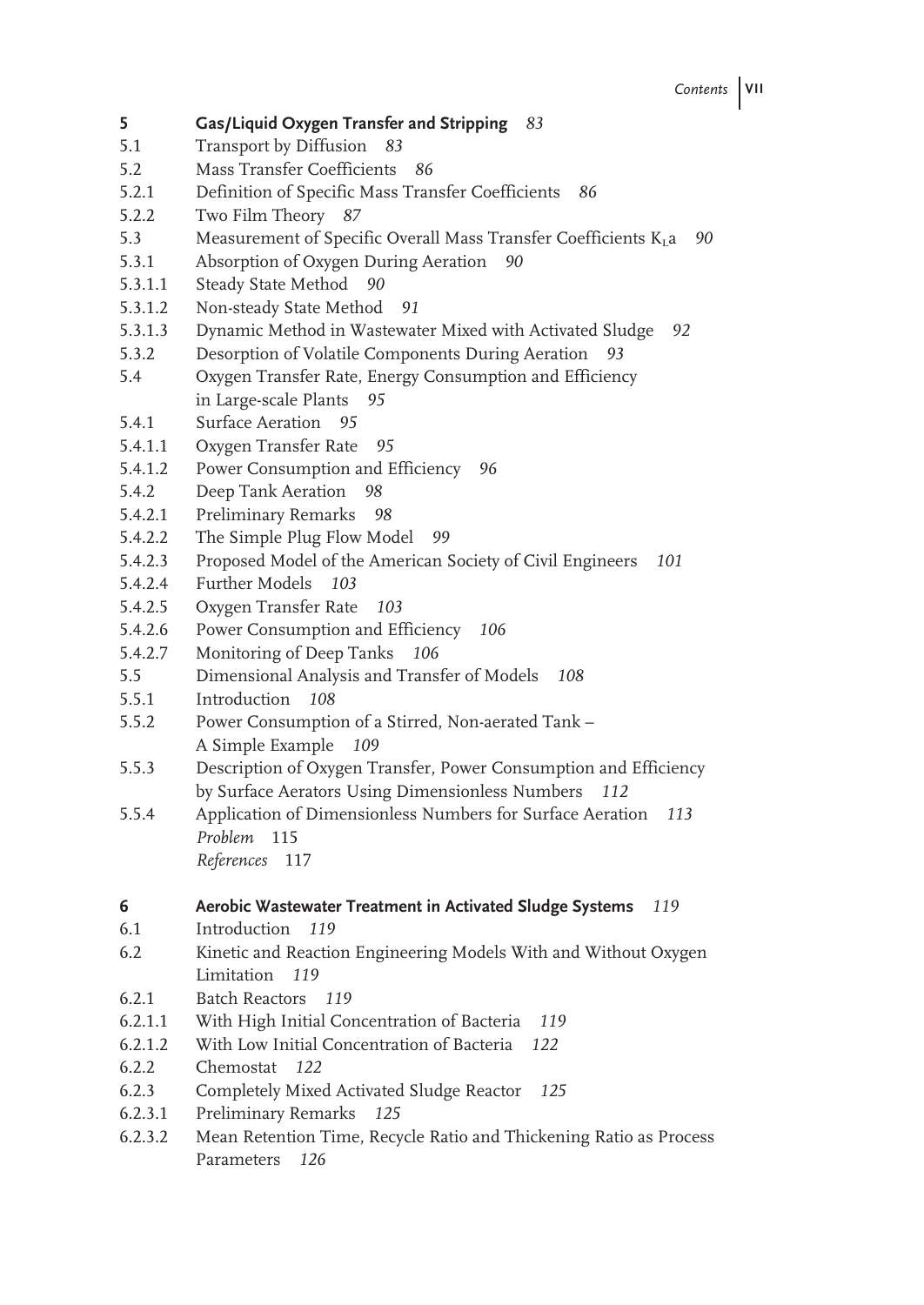- **VIII** *Contents*
	- 6.2.3.3 Sludge Age as Parameter *128*
	- 6.2.4 Plug Flow Reactor *130*
	- 6.2.5 Completely Mixed Tank Cascades With Sludge Recycle *132*
	- 6.2.6 Flow Reactor With Axial Dispersion *134*
	- 6.2.7 Stoichiometric and Kinetic Coefficients *136*
	- 6.2.8 Comparison of Reactors *137*
	- 6.3 Retention Time Distribution in Activated Sludge Reactors *138*
	- 6.3.1 Retention Time Distribution *138*
	- 6.3.2 Completely Mixed Tank *140*
	- 6.3.3 Completely Mixed Tank Cascade *140*
	- 6.3.4 Tube Flow Reactor With Axial Dispersion *141*
	- 6.3.5 Comparison Between Tank Cascades and Tube Flow Reactors *142*

6.4 Technical Scale Activated Sludge Systems for Carbon Removal *144 Problems 146*

*References 149*

#### **7 Aerobic Treatment with Biofilm Systems** *151*

- 7.1 Biofilms *151*
- 7.2 Biofilm Reactors for Wastewater Treatment *152*
- 7.2.1 Trickling Filters *152*
- 7.2.2 Submerged and Aerated Fixed Bed Reactors *154*
- 7.2.3 Rotating Disc Reactors *156*
- 7.3 Mechanisms for Oxygen Mass Transfer in Biofilm Systems *158*
- 7.4 Models for Oxygen Mass Transfer Rates in Biofilm Systems *159*
- 7.4.1 Assumptions *159*
- 7.4.2 Mass Transfer Gas/Liquid is Rate-limiting *159*
- 7.4.3 Mass Transfer Liquid/Solid is Rate-limiting *160*
- 7.4.4 Biological Reaction is Rate-limiting *160*
- 7.4.5 Diffusion and Reaction Inside the Biofilm *160*
- 7.4.6 Influence of Diffusion and Reaction Inside the Biofilm and of Mass Transfer Liquid/Solid *163*

7.4.7 Influence of Mass Transfer Rates at Gas Bubble and Biofilm Surfaces *164 Problems 164 References 166*

#### **8 Anaerobic Degradation of Organics** *169*

- 8.1 Catabolic Reactions Cooperation of Different Groups of Bacteria *169*
- 8.1.1 Survey *169*
- 8.1.2 Anaerobic Bacteria *169*
- 8.1.2.1 Acidogenic Bacteria *169*
- 8.1.2.2 Acetogenic Bacteria *171*
- 8.1.2.3 Methanogenic Bacteria *171*
- 8.1.3 Regulation of Acetogenics by Methanogenics *173*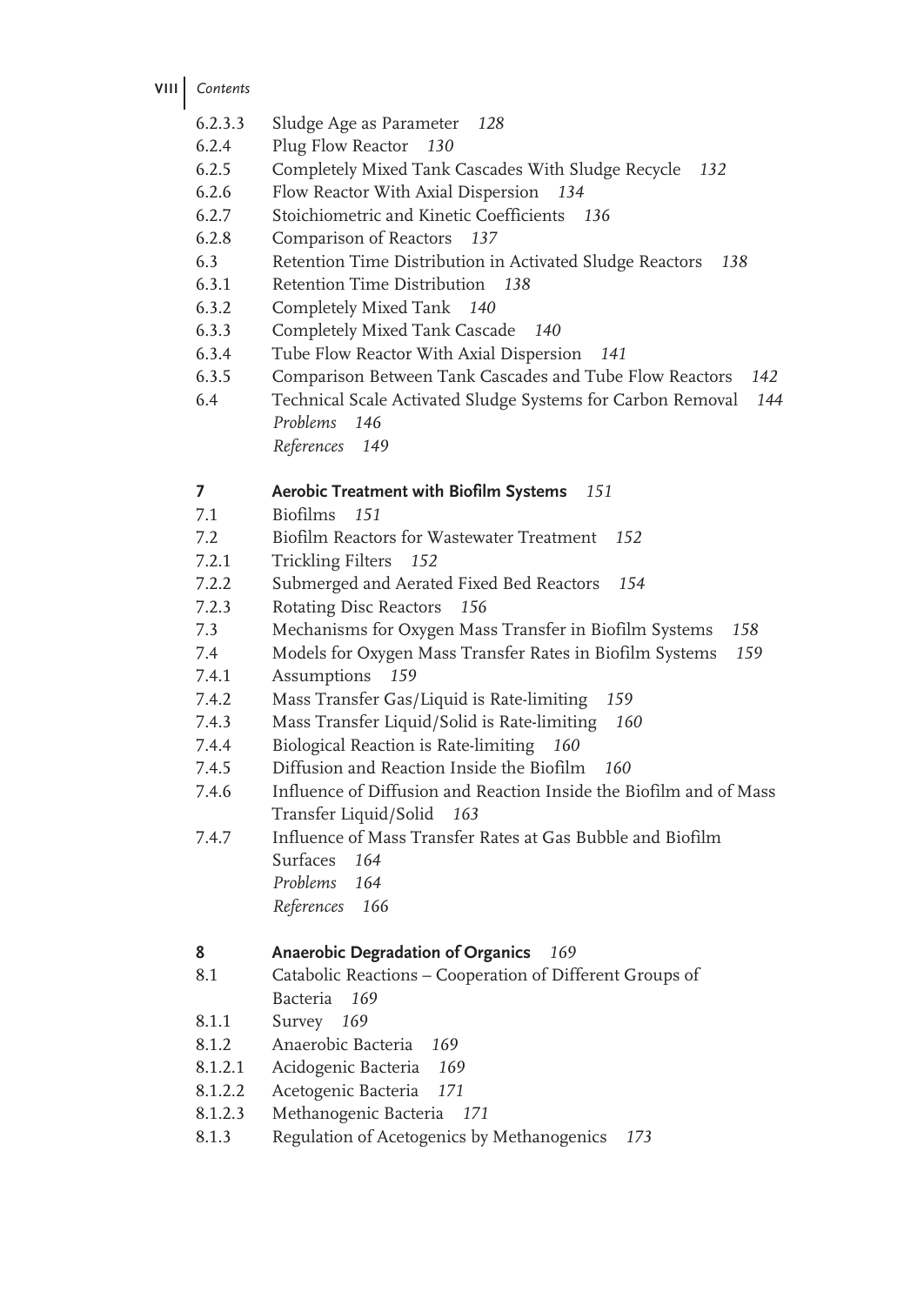- 8.1.4 Sulfate and Nitrate Reduction *175*
- 8.2 Kinetics Models and Coefficients *176*
- 8.2.1 Preface *176*
- 8.2.2 Hydrolysis and Formation of Lower Fatty Acids by Acidogenic Bacteria *176*
- 8.2.3 Transformation of Lower Fatty Acids by Acetogenic Bacteria *177*
- 8.2.4 Transformation of Acetate and Hydrogen into Methane *179*
- 8.2.5 Conclusions *180*
- 8.3 Catabolism and Anabolism *182*
- 8.4 High-rate Processes *184*
- 8.4.1 Introduction *184*
- 8.4.2 Contact Processes *185*
- 8.4.3 Upflow Anaerobic Sludge Blanket *187*
- 8.4.4 Anaerobic Fixed Bed Reactor *188*
- 8.4.5 Anaerobic Rotating Disc Reactor *190*
- 8.4.6 Anaerobic Expanded and Fluidized Bed Reactors *191 Problem 192 References 193*

### **9 Biodegradation of Special Organic Compounds** *195*

- 9.1 Introduction *195*
- 9.2 Chlorinated Compounds *196*
- 9.2.1 Chlorinated n-Alkanes, Particularly Dichloromethane and 1,2-Dichloroethane *196*
- 9.2.1.1 Properties, Use, Environmental Problems and Kinetics *196*
- 9.2.1.2 Treatment of Wastewater Containing DCM or DCA *198*
- 9.2.2 Chlorobenzene *200*
- 9.2.2.1 Properties, Use and Environmental Problems *200*
- 9.2.2.2 Principles of Biological Degradation *200*
- 9.2.2.3 Treatment of Wastewater Containing Chlorobenzenes *202*
- 9.2.3 Chlorophenols *203*
- 9.3 Nitroaromatics *204*
- 9.3.1 Properties, Use, Environmental Problems and Kinetics *204*
- 9.3.2 Treatment of Wastewater Containing 4-NP or 2,4-DNT *206*
- 9.4 Polycyclic Aromatic Hydrocarbons and Mineral Oils *206*
- 9.4.1 Properties, Use and Environmental Problems *206*
- 9.4.2 Mineral Oils *207*
- 9.4.3 Biodegradation of PAHs *209*
- 9.4.3.1 PAHs Dissolved in Water *209*
- 9.4.3.2 PAHs Dissolved in n-Dodecane Standard Emulsion *211*
- 9.5 Azo Reactive Dyes *211*
- 9.5.1 Properties, Use and Environmental Problems *211*
- 9.5.2 Production of Azo Dyes in the Chemical Industry Biodegradability of Naphthalene Sulfonic Acids *213*
- 9.5.3 Biodegradation of Azo Dyes *215*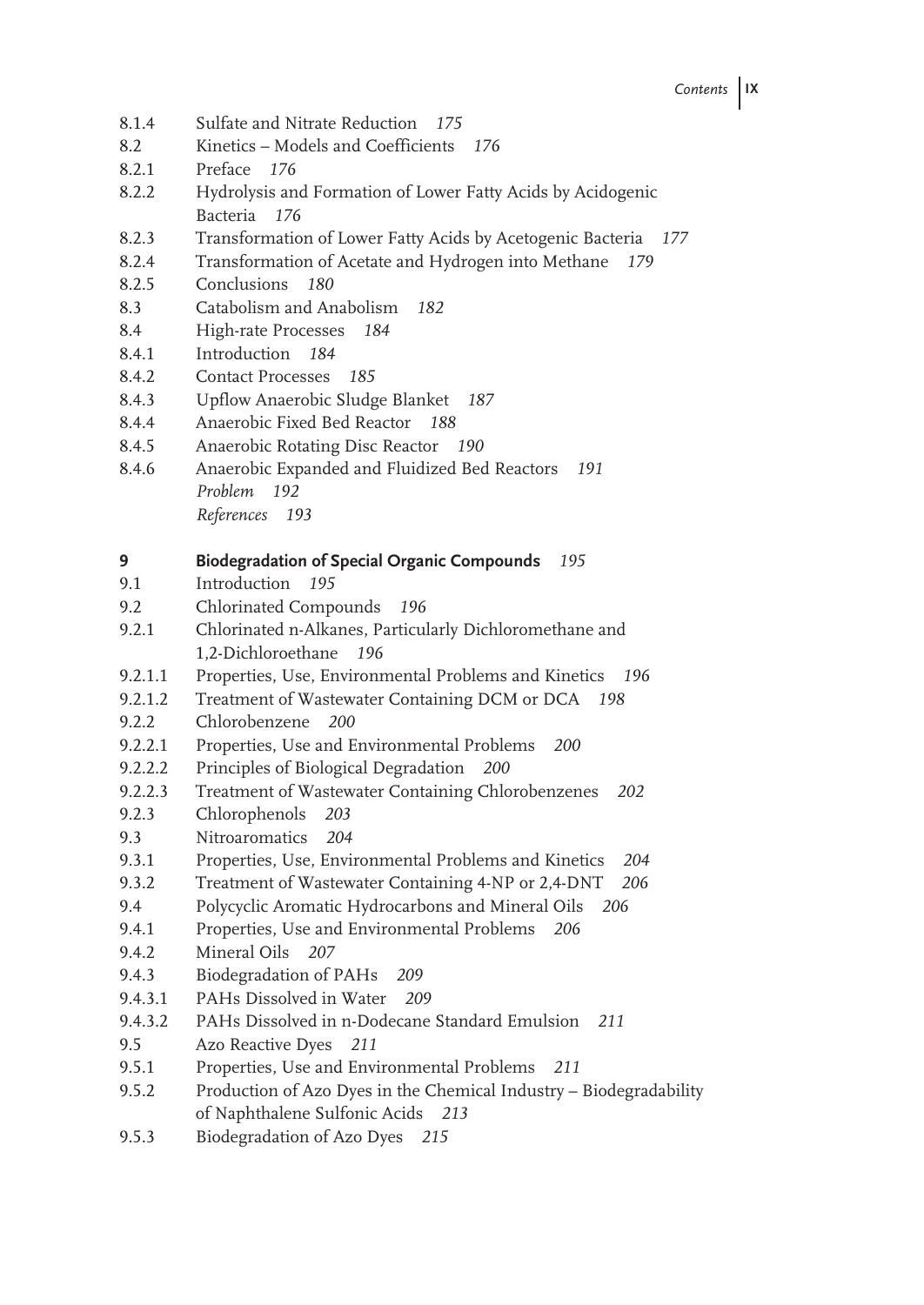**X** *Contents*

| 9.5.3.1  | Direct Aerobic Degradation 215                              |
|----------|-------------------------------------------------------------|
| 9.5.3.2  | Anaerobic Reduction of Azo Dyes<br>215                      |
| 9.5.3.3  | Aerobic Degradation of Metabolites<br>216                   |
| 9.5.4    | Treatment of Wastewater Containing the Azo Dye Reactive     |
|          | Black 5<br>- 216                                            |
| 9.6      | Final Remarks<br>217                                        |
|          | References 218                                              |
|          |                                                             |
| 10       | <b>Biological Nutrient Removal</b><br>223                   |
| 10.1     | Introduction 223                                            |
| 10.2     | Biological Nitrogen Removal<br>- 227                        |
| 10.2.1   | The Nitrogen Cycle and the Technical Removal Process<br>227 |
| 10.2.2   | Nitrification 228                                           |
| 10.2.2.1 | Nitrifying Bacteria and Stoichiometry 228                   |
| 10.2.2.2 | Stoichiometry and Kinetics of Nitrification<br>231          |
| 10.2.2.3 | Parameters Influencing Nitrification<br>235                 |
| 10.2.3   | Denitrification 237                                         |
| 10.2.3.1 | Denitrifying Bacteria and Stoichiometry 237                 |
| 10.2.3.2 | Stoichiometry and Kinetics of Denitrification<br>239        |
| 10.2.3.3 | Parameters Influencing Denitrification 240                  |
| 10.2.4   | Nitrite Accumulation During Nitrification<br>242            |
| 10.2.5   | New Microbial Processes for Nitrogen Removal<br>243         |
| 10.3     | Biological Phosphorus Removal 244                           |
| 10.3.1   | Enhanced Biological Phosphorus Removal<br>244               |
| 10.3.2   | Kinetic Model for Biological Phosphorus Removal<br>245      |
| 10.3.2.1 | Preliminary Remarks 245                                     |
| 10.3.2.2 | Anaerobic Zone<br>246                                       |
| 10.3.2.3 | Aerobic Zone 247                                            |
| 10.3.3   | Results of a Batch Experiment<br>248                        |
| 10.3.4   | Parameters Affecting Biological Phosphorus Removal<br>249   |
| 10.4     | <b>Biological Nutrient Removal Processes</b><br>250         |
| 10.4.1   | Preliminary Remarks 250                                     |
| 10.4.2   | Nitrogen Removal Processes<br>250                           |
| 10.4.3   | Chemical and Biological Phosphorus Removal 252              |
| 10.4.4   | Processes for Nitrogen and Phosphorus Removal<br>253        |
| 10.4.4.1 | Different Levels of Performance<br>253                      |
| 10.4.4.2 | WWTP Waßmannsdorf 255                                       |
| 10.4.4.3 | Membrane Bioreactors (MBR)<br>257                           |
| 10.5     | Phosphorus and Nitrogen Recycle<br>257                      |
| 10.5.1   | Recycling of Phosphorus<br>257                              |
| 10.5.2   | Recycling of Nitrogen<br>258                                |
|          | Problems<br>259                                             |
|          | References<br>262                                           |
|          |                                                             |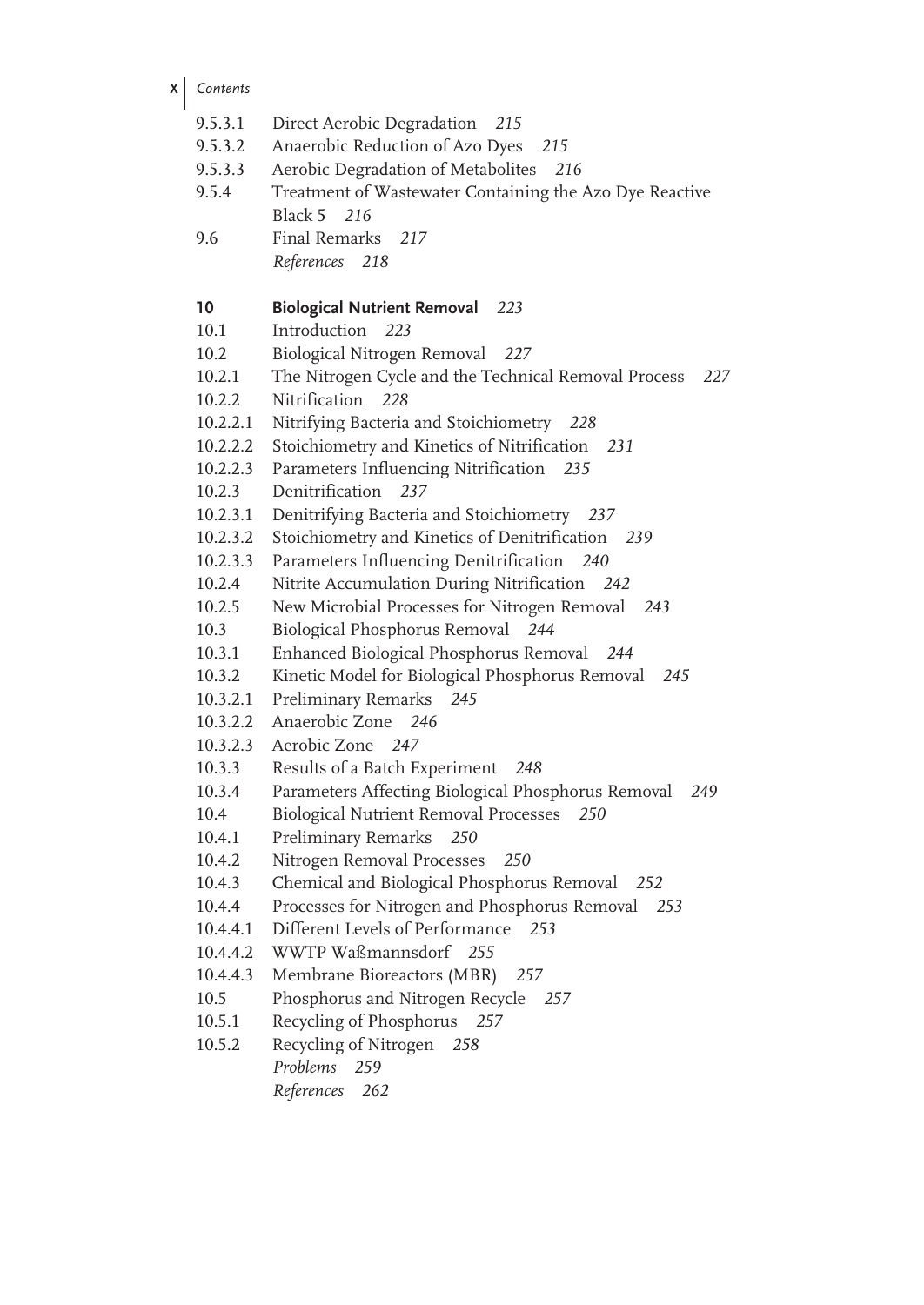- **11 Modelling of the Activated Sludge Process** *267*
- 11.1 Why We Need Mathematical Models *267*
- 11.2 Models Describing Carbon and Nitrogen Removal *268*
- 11.2.1 Carbon Removal *268*
- 11.2.2 Carbon Removal and Bacterial Decay *269*
- 11.2.3 Carbon Removal and Nitrification Without Bacterial Decay *270*
- 11.3 Models for Optimizing the Activated Sludge Process *271*
- 11.3.1 Preface *271*
- 11.3.2 Modelling the Influence of Aeration on Carbon Removal *272*
- 11.3.3 Activated Sludge Model 1 (ASM 1) *275*
- 11.3.4 Application of ASM 1 *283*
- 11.3.5 More Complicated Models and Conclusions *285 Problems 286 References 288*

## **12 Membrane Technology in Biological Wastewater Treatment** *291*

- 12.1 Introduction *291*
- 12.2 Mass Transport Mechanism *293*
- 12.2.1 Membrane Characteristics and Definitions *293*
- 12.2.2 Mass Transport Through Non-porous Membranes *296*
- 12.2.3 Mass Transport Through Porous Membranes *300*
- 12.3 Mass Transfer Resistance Mechanisms *301*
- 12.3.1 Preface *301*
- 12.3.2 Mass Transfer Resistances *302*
- 12.3.3 Concentration Polarization Model *303*
- 12.3.4 Solution–diffusion Model and Concentration Polarization *306*
- 12.3.5 The Pore Model and Concentration Polarization *308*
- 12.4 Performance and Module Design *308*
- 12.4.1 Membrane Materials *308*
- 12.4.2 Design and Configuration of Membrane Modules *309*
- 12.4.2.1 Preliminary Remarks *309*
- 12.4.2.2 Dead-end Configuration *313*
- 12.4.2.3 Submerged Configuration *314*
- 12.4.2.4 Cross-flow Configuration *314*
- 12.4.3 Membrane Fouling and Cleaning Management *315*
- 12.4.3.1 Types of Fouling Processes *315*
- 12.4.3.2 Membrane Cleaning Strategies *316*
- 12.5 Membrane Bioreactors *318*
- 12.5.1 Final Treatment (Behind the Secondary Clarifier) *318*
- 12.5.2 Membrane Bioreactors in Aerobic Wastewater Treatment *319*
- 12.5.3 Membrane Bioreactors and Nutrient Removal *323 Problems 324 References 327*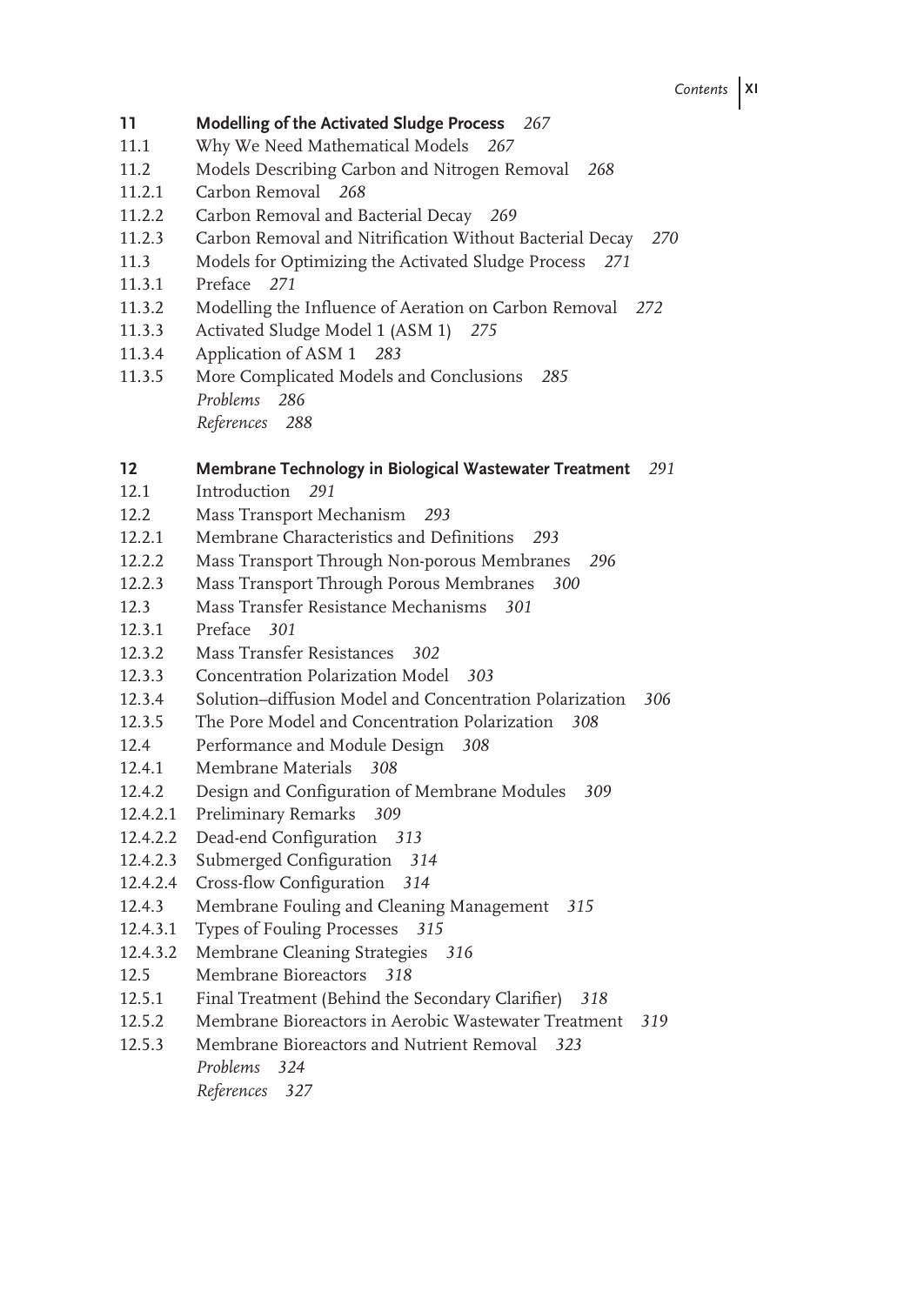**XII** *Contents*

| 13 |               | Production Integrated Water Management and Decentralized Effluent |  |  |
|----|---------------|-------------------------------------------------------------------|--|--|
|    | Treatment 331 |                                                                   |  |  |

- 13.1 Introduction *331*
- 13.2 Production Integrated Water Management in the Chemical Industry *333*
- 13.2.1 Sustainable Development and Process Optimization *333*
- 13.2.1.1 Primary Points of View *333*
- 13.2.1.2 Material Flow Management *334*
- 13.2.1.3 Production of Naphthalenedisufonic Acid *336*
- 13.2.1.4 Methodology of Process Improvement *338*
- 13.2.2 Minimization of Fresh Water Use *339*
- 13.2.2.1 Description of the Problem *339*
- 13.2.2.2 The Concentration/Mass Flow Rate Diagram and the Graphical Solution *340*
- 13.2.3 The Network Design Method *344*
- 13.3 Decentralized Effluent Treatment *346*
- 13.3.1 Minimization of Treated Wastewater *346*
- 13.3.1.1 Description of the Problem *346*
- 13.3.1.2 Representation of Treatment Processes in a Concentration/Mass Flow Rate Diagram *347*
- 13.3.1.3 The Lowest Wastewater Flow Rate to Treat *349*
- 13.3.2 Processes for Decentralized Effluent Treatment *349 Problems 350 References 354*
	- **Subject Index** *355*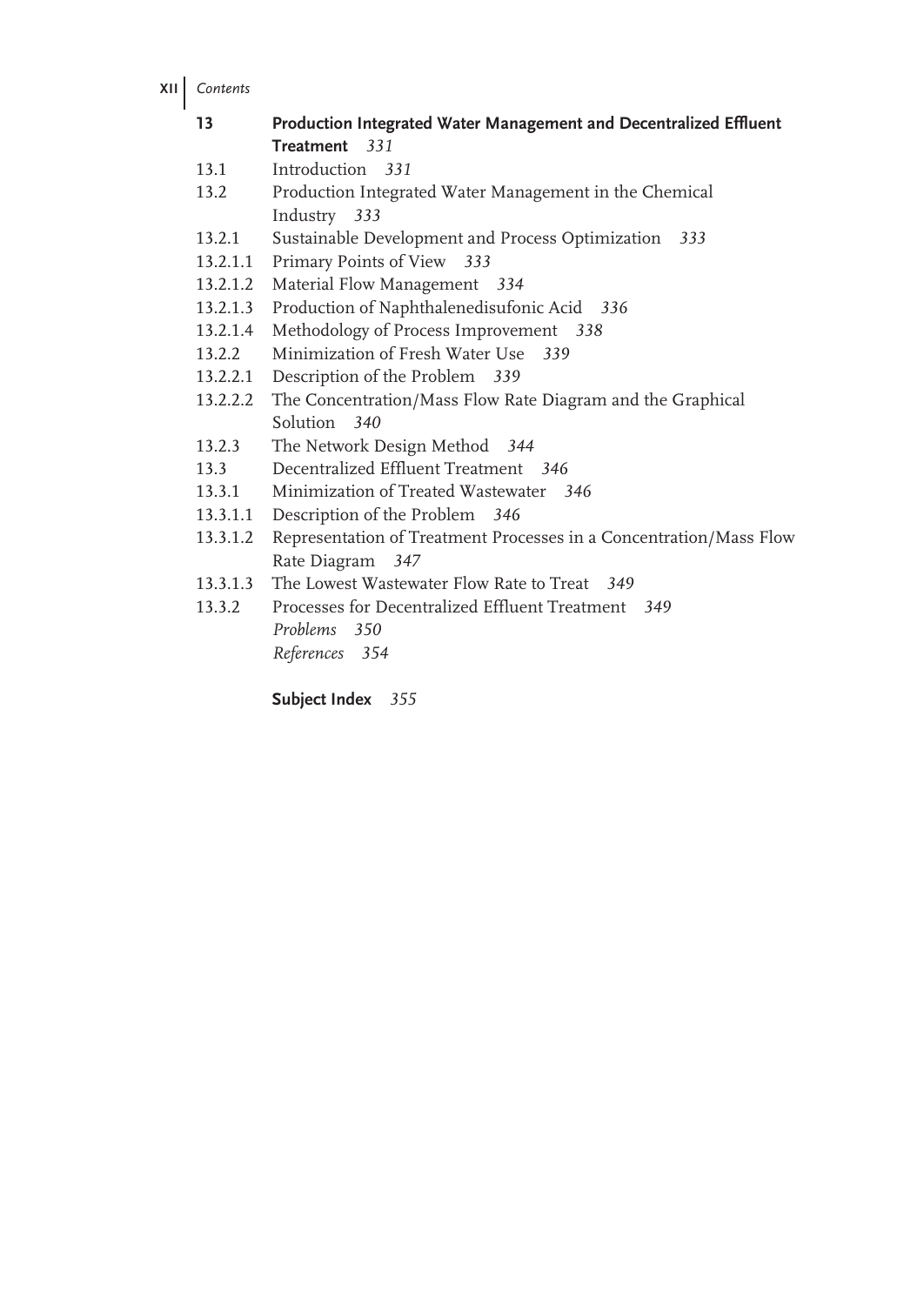# **Preface**

Clean water is an essential nutrient for humans, animals and plants. Because of its limited resources, especially in countries with low rainfall, little surface water, deep ground water levels and relatively high temperatures, careful use and frequent reuse after appropriate treatment are requirements for healthy life. This awareness is relatively new, because it was not until the late 19th century that the population of larger industrialized cities learned that wastewater must be treated to prevent disease. The reuse of treated water is still a topic of controversial discussions. However, the authors of this book are convinced both that we must learn to develop and continue to promote water recycling systems and also that biological wastewater treatment processes play a highly important role.

The modern concept of industrial wastewater treatment is moving away from the classic "end-of-pipe" technology towards "decentralized effluent treatment processes", "process integrated water management" and ultimately in a number of cases being as close as possible to "fresh water-free processes". The central concept is to save water. In the classic concept, the groups producing intermediate or finished products are relatively isolated from the group which treats the wastewater, frequently treating several different effluents mixed together. This situation characterizes the first period of industrial wastewater treatment. After sampling, the water quality is determined and compared with regulations and the treated water is discharged into surface water. In all but a few exceptional cases, municipal wastewater treatment is performed in this same manner. Frequently, it is more favorable and economical to treat some industrial effluents by using specialized processes ("decentralized effluent treatment"), giving a water quality which makes it possible to reuse one or more water streams and to save fresh water. The next phase of development is to combine production processes and wastewater treatment, often called "process-integrated water management" (sustainable water use, industrial water use, cleaner production, etc.).

Typically, the improvement comes about through a complete change of the production process paradigm to reduce water and energy consumption, as well as waste production. Here, productional and environmental engineers need to cooperate and build one team. In this book, the fundamentals are discussed which are needed to better understand the processes taking place in "end-of-pipe" and

**XIII**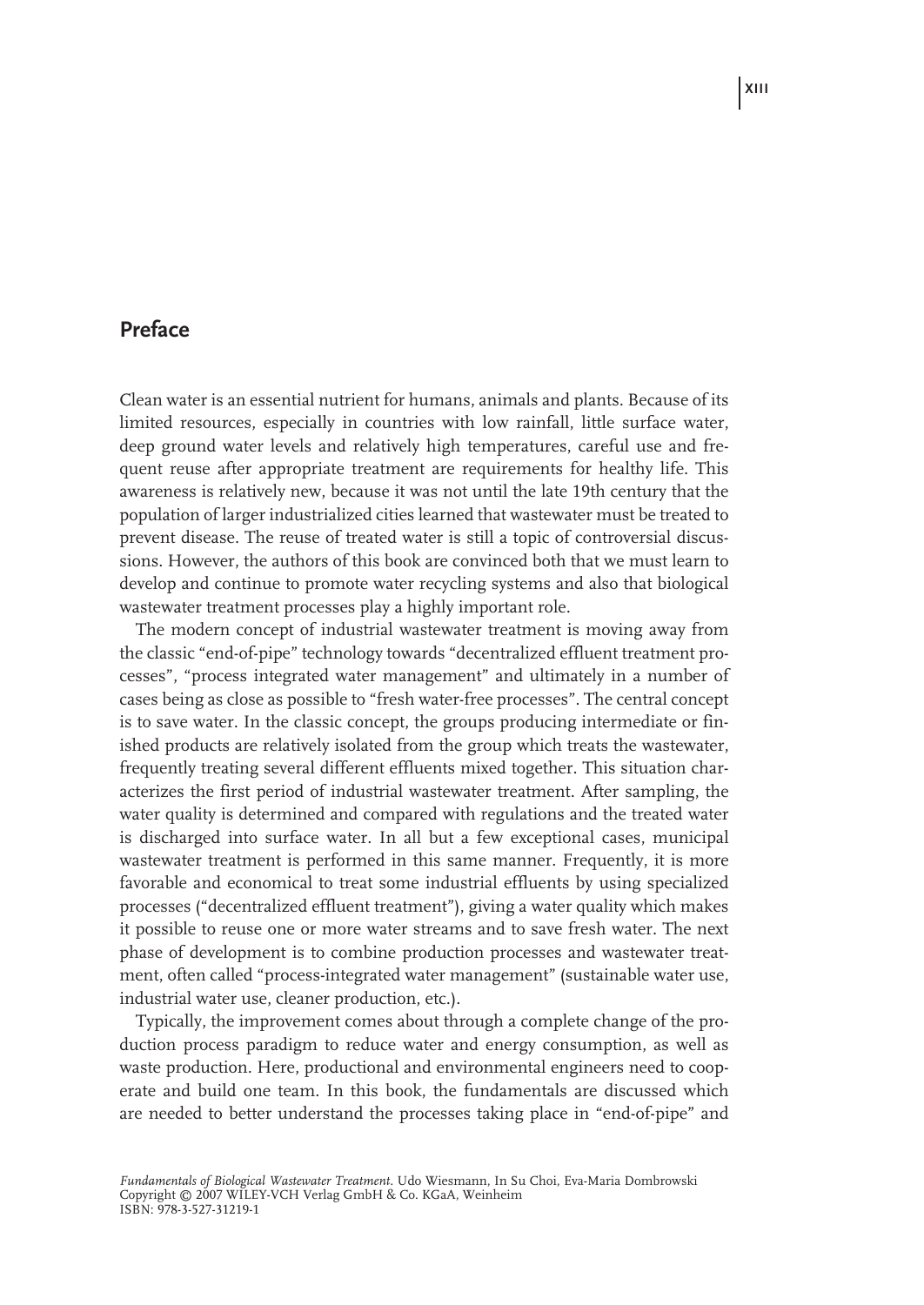"decentralized effluent treatment" plants. In the last chapter, examples of "processintegrated water management" and "decentralized treatment" are presented.

Two different wastewater treatment concepts can be followed: either the separation of impurities from water, or the partial or complete mineralization of impurities. Separation processes are based on fluid mechanics (sedimentation, centrifugation, filtration and flotation) or on synthetic membranes (micro-, ultra- and nanofiltration, as well as reverse osmosis). Additionally, physical–chemical processes can be used – like adsorption and coagulation – to separate dissolved or emulsified compounds from water. Impurities can be mineralized by biological and chemical processes (advanced oxidation with ozone,  $H_2O_2$ , UV, etc.). We want to concentrate our attention on biological processes. Other ones, such as sedimentation or membranes, will be discussed in connection with the activated sludge process and membrane bioreactors.

The main advantages of biological processes in comparison with chemical oxidation are: no need to separate colloids and dispersed solid particles before treatment, lower energy consumption, the use of open reactors, resulting in lower costs, and no need for waste gas treatment.

The advantages of chemical oxidation over biological processes are: no sludge production, mineralization of non-biodegradable compounds and smaller reactor volumes. If it is necessary to remove very large amounts of organics, both processes should be coupled if possible, first the biological step and then the chemical step. We will concentrate our discussion on the fundamentals of biodegradation.

Because of the early development of wastewater technology in industrialized countries, we frequently find "end-of-pipe" treatment plants in industry which simultaneously treat municipal wastewater and vice versa. "Decentralized effluent treatment" plants are initiated only if a large plant would be overloaded or the process would be negatively influenced by hazardous compounds. The main aim is then to optimize the treatment process by using process controls and thereby to reduce the cost of aeration and pumping.

In countries with rapidly growing industries and no municipal treatment plants, the construction and operation of a "decentralized effluent treatment" plant frequently has to be tested for each factory and realized as necessary. An appropriate treatment method should be applied rigorously to enable water reuse in regions with water scarceness or high water prices, for irrigation in agriculture, or as cooling water for power stations or industry. In addition, it is often very important to protect natural water systems used for drinking water supplies, recreation and conservation. Compared with "end-of-pipe" treatment, "decentralized treatment" is often the more economical process.

A better understanding is needed of the biological, physical, ecological, social and economical interactions surrounding water and wastewater. We cannot consider all these aspects, but this book provides important information about the fundamentals and engineering aspects of biological wastewater treatment. The methods used to describe and solve the problems presented are those used by biochemical engineers developing models based on mass balances which are valid for specific systems. The authors made every effort to present mathematical derivations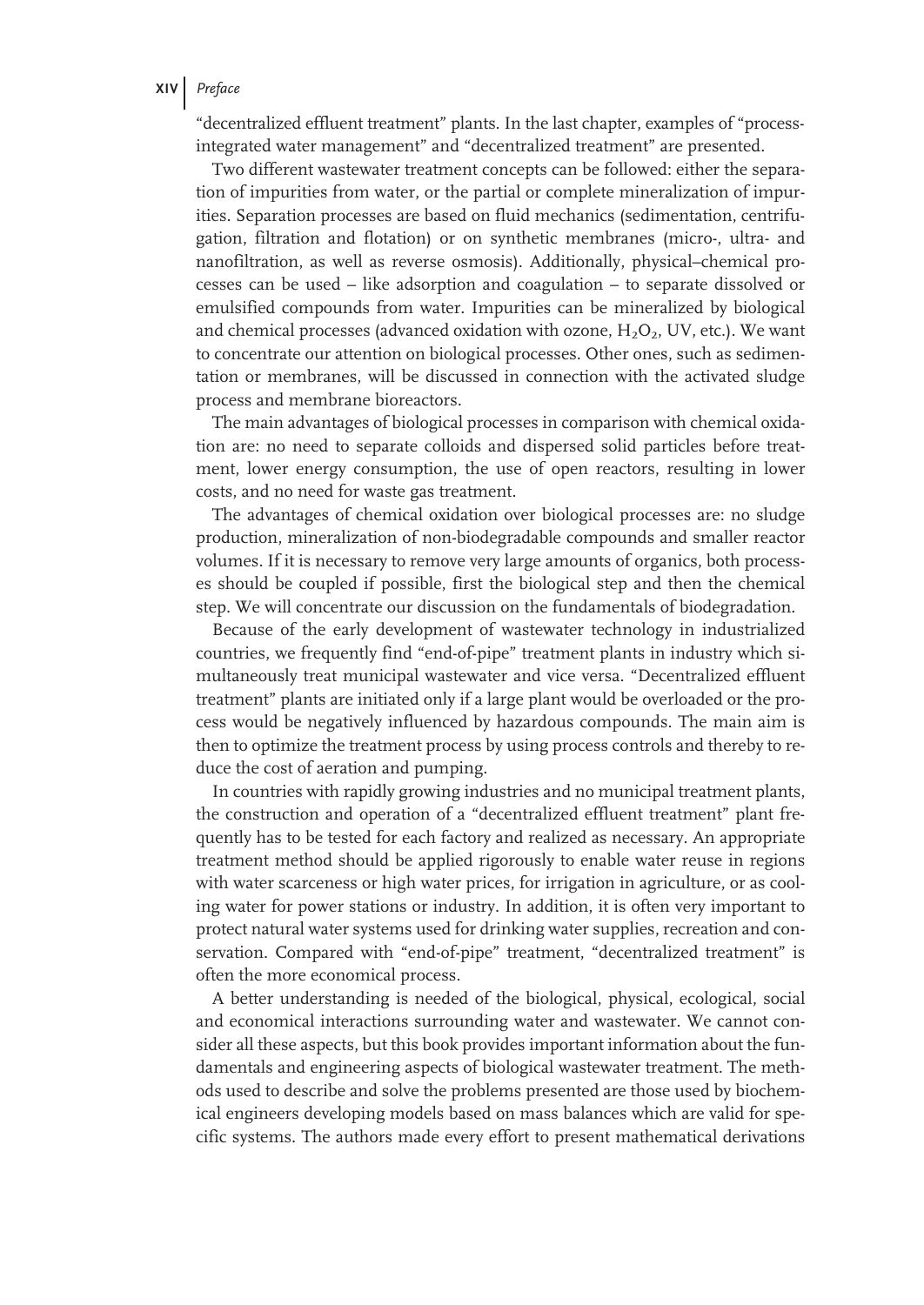so comprehensively that at least graduate students can follow. The target group also includes all engineers, biologists and chemists working in the field of wastewater treatment who are interested in learning more about its fundamentals.

After a survey of the historical development of microbiology and wastewater treatment, we give a brief introduction to wastewater characteristics and relevant legislation as well as microbial metabolism and stoichiometry, which is of fundamental importance for mass balances with biological reactions. Gas/liquid oxygen transfer is discussed in detail because of its high importance for all aerobic processes in wastewater treatment. Anaerobic substrate degradation is discussed afterwards as a very interesting alternative for the treatment of high-load effluents. Persistent, industrially produced compounds are not easily treated in biological processes. Therefore, the results of several recent studies are summarized and discussed here. The great significance of nitrogen and phosphorus removal has led us to report about their stoichiometric and kinetic backgrounds individually. In the past two decades, discussions about modelling of the activated sludge process have increased. To gain a better understanding of activated sludge model number 1 (ASM 1) and its description of nitrogen removal, we give detailed explanations. We have dealt with the use of membranes in place of secondary clarifiers to emphasize that new possibilities exist for reusing and recycling water in the future. Therefore, they may be suitable in tandem with the topic of the previous chapters which discuss production-integrated water management and decentralized effluent treatment.

Mrs. Christine Heimerl-Rötsch transcribed our texts several times, as they were updated numerous times. She deserves our high recognition for her thoroughness and punctuality. Dr.-Ing. Gregory Morgan corrected our English. Although we made every effort to compose the text faultlessly, there was still need for improvement. We express our thanks to him.

It would not have been possible to write this book without the numerous discussions with students, graduate students, scientific and chemotechnical co-workers as well as assistants. Thank you all very much for your cooperation!

We realize that not all parts of this book are easy to read, because it was necessary to use a large number of different variables and complicated indices. It was our conviction, however, that this was necessary to avoid misunderstanding and confusion.

Over the past 25 years, many new processes have been tested successfully, a lot of them have gone into operation and a great number of papers have been published in this field. We hope that this book will help provide a better understanding and orientation in the important and interesting field of "Biological Wastewater Treatment".

*The Authors*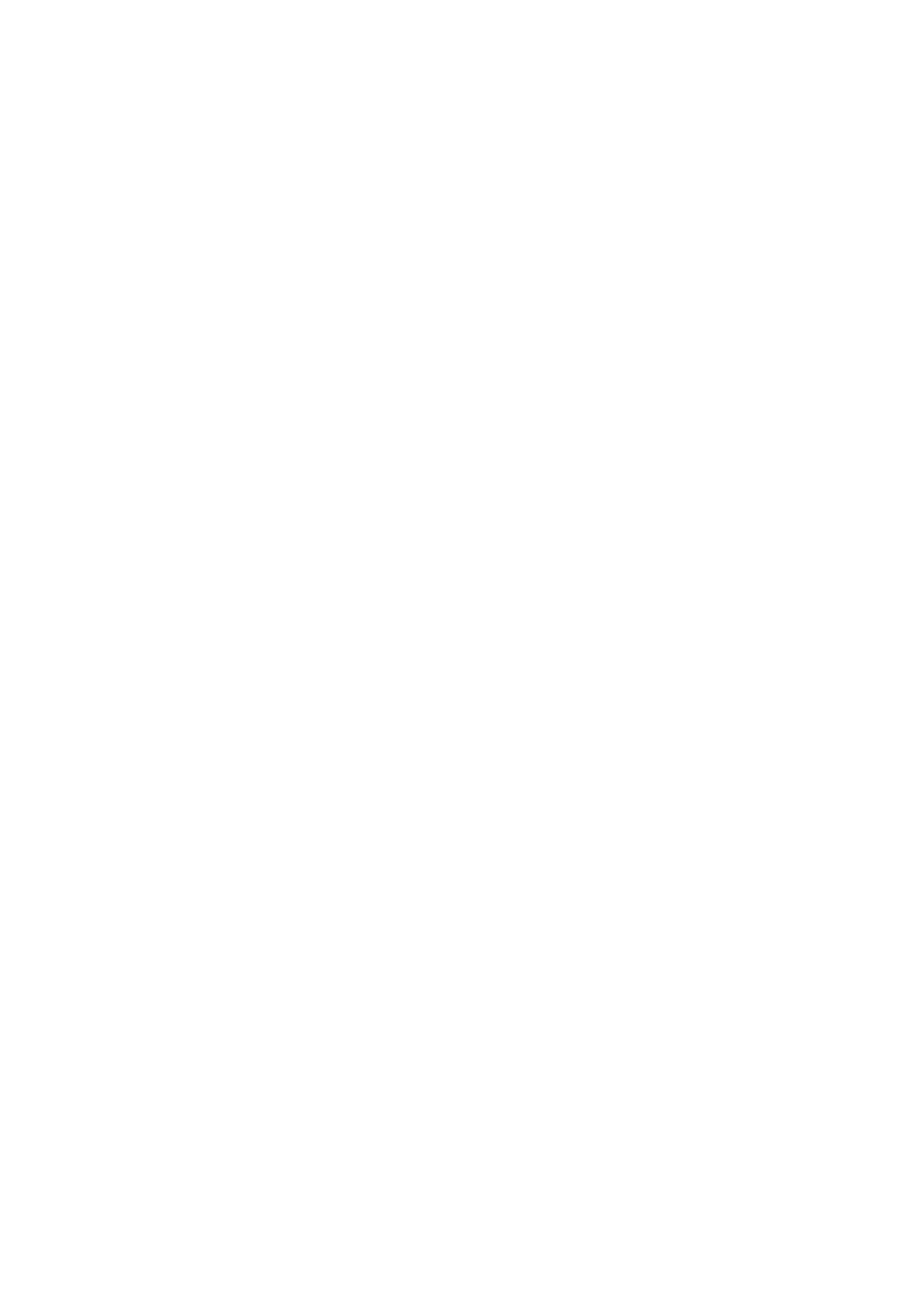| Symbol                | Explanation                                        | Unit<br>(example)          | Basic unit                     |
|-----------------------|----------------------------------------------------|----------------------------|--------------------------------|
| A                     | Surface                                            | $\rm m^2$                  | $L^2$                          |
| A                     | Membrane area                                      | $\rm m^2$                  | $L^2$                          |
| A                     | Membrane constant                                  | $m h^{-1} bar^{-1}$        | $\mathrm{L}^2~\mathrm{M}^{-1}$ |
| $A^*$                 | Membrane constant                                  | $g m^{-2} h^{-1} bar^{-1}$ | $I^{-1}$                       |
| a                     | Volume specific surface                            | $m2 m-3$                   | $L^2 L^{-3}$                   |
| a                     | Activity                                           |                            |                                |
| a                     | Coefficient                                        |                            |                                |
| $a_1$ , $a_2$ , $a_3$ | Constants                                          |                            |                                |
| B                     | Membrane constant                                  | $m h^{-1}$                 | $\mathop{\rm L} T^{-1}$        |
| Bi                    | Biot number                                        |                            |                                |
| $B_{\rm v}$           | Loading per volume                                 | $g m^{-3} d^{-1}$          | $M L3 T-1$                     |
| C                     | Dimensionless concentration                        |                            |                                |
| $\mathsf{C}$          | Integration constant                               |                            |                                |
| $C^*$                 | Dimensionless dissolved                            |                            |                                |
|                       | concentration in equilibrium                       |                            |                                |
|                       | with gas concentration                             |                            |                                |
| C'                    | Dimensionless dissolved oxygen                     |                            |                                |
|                       | concentration                                      |                            |                                |
| C                     | Concentration of special gas                       | $\rm g\ m^{-3}$            | $M L^{-3}$                     |
|                       | components in air                                  |                            |                                |
| $\mathsf{C}'$         | Dissolved concentration                            | $\rm g\ m^{-3}$            | $M L^{-3}$                     |
| $\text{C}^*$          | Dissolved concentration in equi-                   | $g m^{-3}$                 | $\rm M~L^{-3}$                 |
|                       | librium with gas concentration                     |                            |                                |
| D                     | Dilution rate                                      | $\rm h^{-1}$               | $\mathcal{T}^{-1}$             |
| $D_c$                 | Critical dilution rate                             | $h^{-1}$                   | $T^{-1}$                       |
| D                     | Diameter                                           | m                          | L                              |
| D                     | Diffusion coefficient                              | $m^2 h^{-1}$               | $L^2T^{-1}$                    |
| DC                    | Desorption capacity                                | $g m^{-3} h^{-1}$          | $M L^{-3} T^{-1}$              |
| $D_{\rm v}$           | Dispersion coefficient in x direction $m^2 h^{-1}$ |                            | $L^3 T^{-1}$                   |

# **List of Symbols and Abbreviations**

*Fundamentals of Biological Wastewater Treatment.* Udo Wiesmann, In Su Choi, Eva-Maria Dombrowski Copyright © 2007 WILEY-VCH Verlag GmbH & Co. KGaA, Weinheim ISBN: 978-3-527-31219-1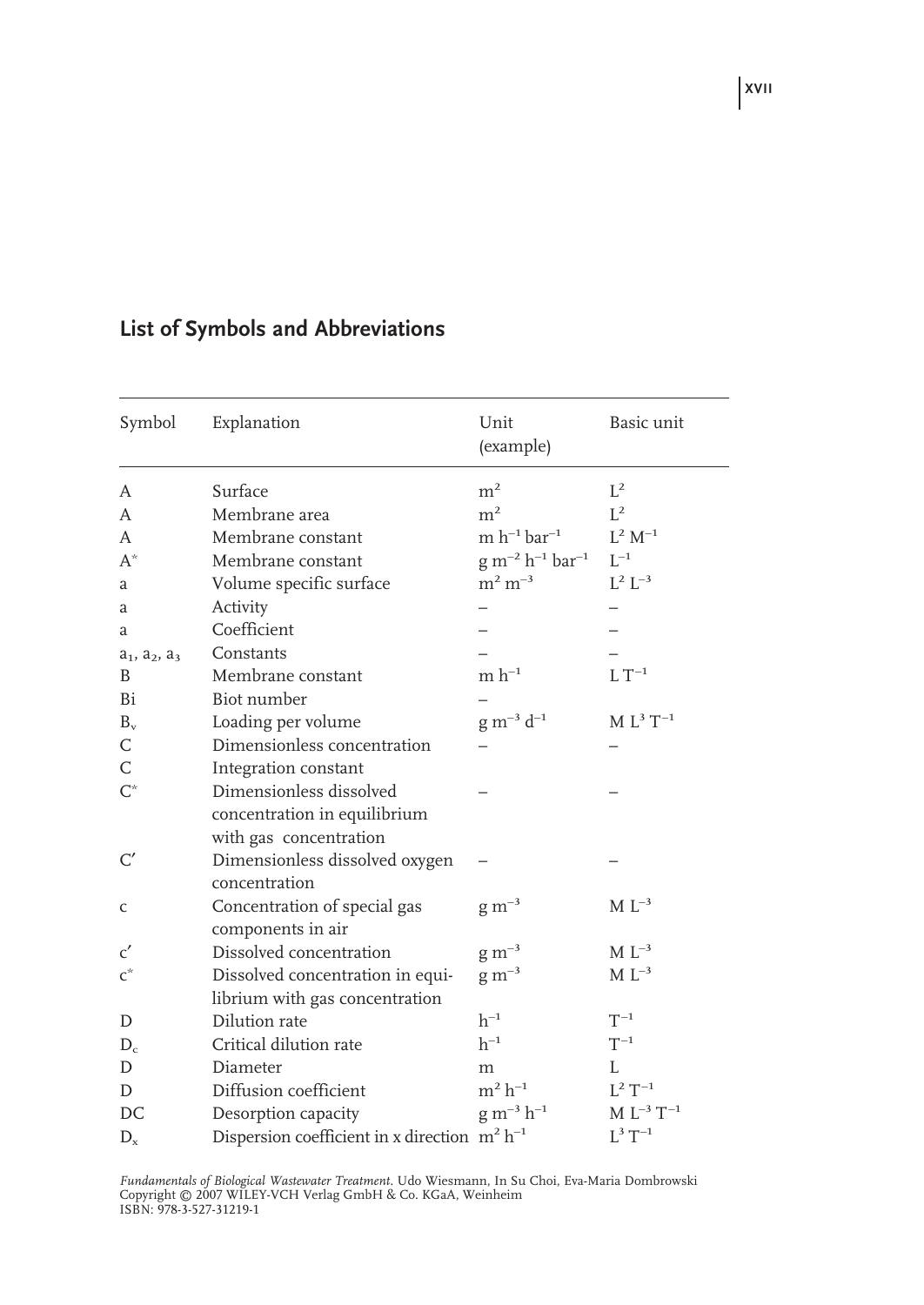| Symbol             | Explanation                                                                        | Unit<br>(example)                                                       | Basic unit                                                      |
|--------------------|------------------------------------------------------------------------------------|-------------------------------------------------------------------------|-----------------------------------------------------------------|
| Da <sub>II</sub>   | Damköhler number II (= $\mu_{\text{max}} t_v$ )                                    |                                                                         |                                                                 |
| d                  | Diameter                                                                           | m                                                                       | L                                                               |
| $d_{\rm h}$        | Hydraulic diameter                                                                 | m                                                                       |                                                                 |
| E                  | Efficiency                                                                         | kg (kWh) <sup>-1</sup> O <sub>2</sub> $L^{-2}T^2$                       |                                                                 |
| E                  | Density of residence time                                                          |                                                                         |                                                                 |
| $\mathbf{E}^*$     | Dimensionless efficiency                                                           |                                                                         |                                                                 |
| $e_{A}$            | Energy of activation                                                               | $kJ$ mol <sup>-1</sup>                                                  | $M L2 T-2 N-1$                                                  |
| F                  | Residence time distribution                                                        |                                                                         |                                                                 |
| $F_{O_2}$          | Power of resistence of oxygen<br>molecules                                         |                                                                         |                                                                 |
| $f_i$              | Portion of inert biomass related<br>to the total biomass                           |                                                                         |                                                                 |
| $f_{\rm p}$        | Portion of particulate products<br>related to biomass                              |                                                                         |                                                                 |
| $\Delta G^0$       | Difference of free reaction                                                        |                                                                         |                                                                 |
|                    | enthalpy                                                                           | $kJ$ mol <sup>-1</sup>                                                  | $\mathrm{M}$ $\mathrm{L}^2$ $\mathrm{T}^{-2}$ $\mathrm{N}^{-1}$ |
| g                  | Earth acceleration                                                                 | $\rm m~s^{-2}$                                                          | $LT^{-2}$                                                       |
| h                  | Distance of the stirrer from the<br>bottom                                         | m                                                                       |                                                                 |
| $\Delta H^{\rm o}$ | Difference of enthalpy                                                             | $kJ$ mol <sup>-1</sup>                                                  | $\mathrm{M}$ $\mathrm{L}^2$ $\mathrm{T}^{-2}$ $\mathrm{N}^{-1}$ |
| H'                 | Henry coefficient                                                                  | g $L^{-1}$ bar <sup>-1</sup>                                            | $\mathbf{M}$ $\mathbf{L}^{-1}$ $\mathbf{T}^{-2}$                |
| H                  | Henry coefficient                                                                  |                                                                         |                                                                 |
| $H_g$              | Henry coefficient                                                                  | atm $(mol/l)^{-1}$                                                      | $\rm N~L^{-2}~M^{-1}~L^{-3}$                                    |
| Н                  | "Height" of deep tanks                                                             |                                                                         |                                                                 |
| Н                  | Height                                                                             | m                                                                       | L                                                               |
| Ι                  | Strength of a electric current                                                     | Α                                                                       | S                                                               |
| i                  | Strength of electric carrent                                                       | А                                                                       |                                                                 |
| $i_{XB}$           | Nitrogen in bacteria related to<br>mass of bacteria and slowly biod.<br>susbstrate |                                                                         |                                                                 |
| $1_{XP}$           | Nitrogen in bacteria related to<br>particular inert organic matter                 |                                                                         |                                                                 |
| J                  | Specific mass transfer rate                                                        | $\rm g~m^{-2}~s^{-1}$                                                   | $M L^{-2} T^{-1}$                                               |
|                    | (volume flux)                                                                      | mol $m^{-2} s^{-1}$                                                     | $N L^{-2} T^{-1}$                                               |
| $J_D$              | Diffusion flux                                                                     | $\rm g~m^{-2}~s^{-1}$                                                   | $\rm M~L^{-2}~T^{-1}$                                           |
| $J_{D+C}$          | Flux for diffusion and convection                                                  | $\rm g\ m^{-2}\ s^{-1}$                                                 | $\rm M~L^{-2}~T^{-1}$                                           |
| $J_{\circ}$        | Standard volume flux                                                               | $L m^{-2}$ $bar^{-1} s^{-1}$                                            | $\rm M~T^{-3}$                                                  |
| K                  | Total mass transfer coefficient                                                    | $h^{-1}$                                                                | $T^{-1}$                                                        |
| K                  | Bolzmann constant                                                                  | $1.38{\times}10^{-23}$ J $\rm K^{-1}$ M $\rm L^2$ $\rm T^{-2}$ $\theta$ |                                                                 |
| $\rm K'$           | Saturation coefficient for oxygen                                                  | mg $\mathbf{L}^{-1}$                                                    | $\rm M~L^{-3}$                                                  |
| $K_D$              | Dissoziation constant                                                              |                                                                         |                                                                 |

**XVIII** *List of Symbols and Abbreviations*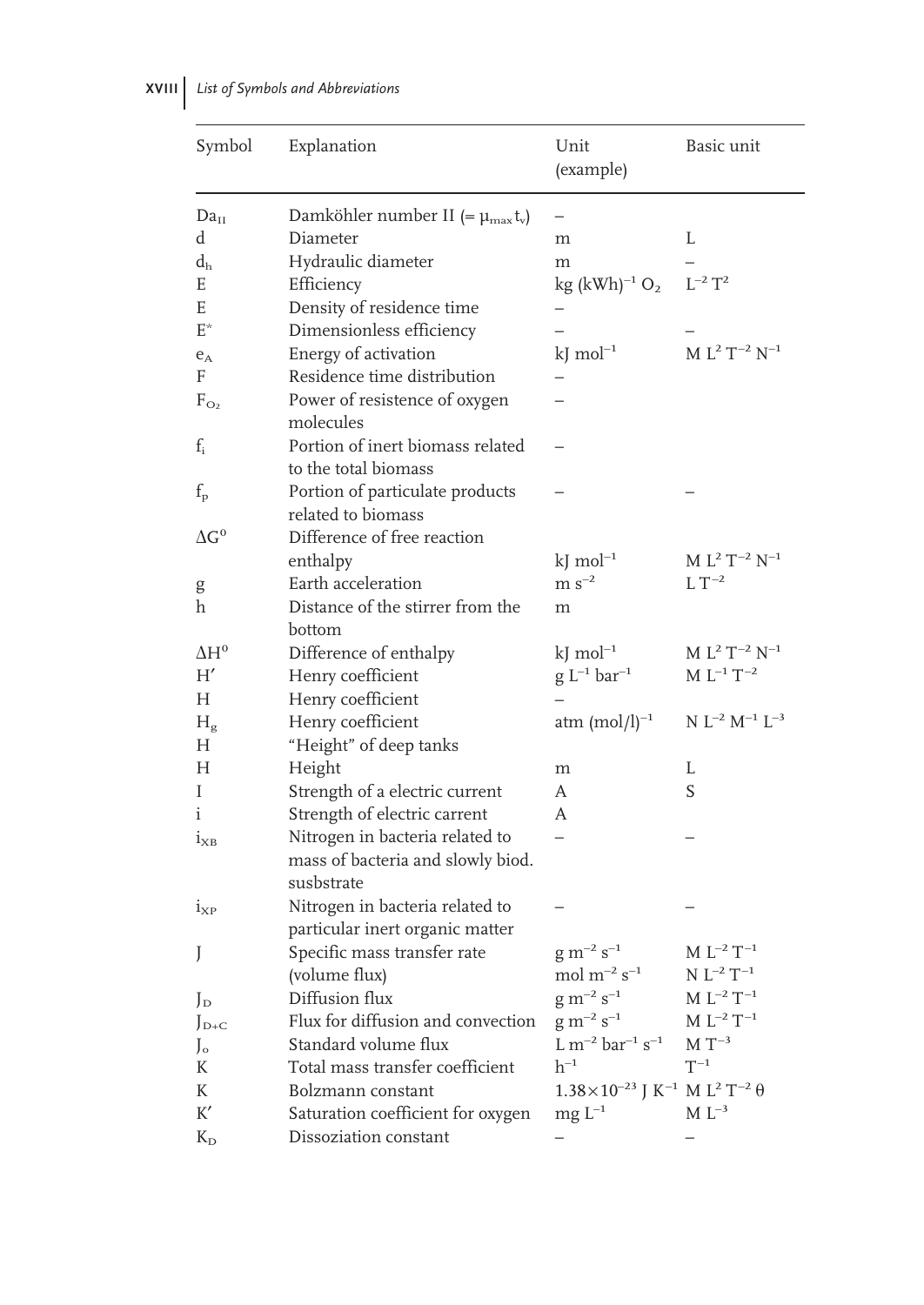|                             |                                                                                                                     |                          | List of Symbols and Abbreviations |
|-----------------------------|---------------------------------------------------------------------------------------------------------------------|--------------------------|-----------------------------------|
| Symbol                      | Explanation                                                                                                         | Unit<br>(example)        | Basic unit                        |
| $K_{\rm e}$                 | Equilibrium constant                                                                                                |                          |                                   |
| $K'_{e}$                    | Equilibrium constant                                                                                                | $L mg^{-1}$              | $L^3$ $M^{-1}$                    |
| $K_{iH}$ , $K_i$            | Coefficients for excess substrate<br>inhibition                                                                     | $mg L^{-1}$              | $M L^{-3}$                        |
| $K_{iN}$                    | Coefficient of non-competitive<br>inhibition                                                                        | $mg L^{-1}$              | $M L^{-3}$                        |
| $K_{L}$<br>K <sub>L</sub> a | Overall mass transfer coefficient<br>Specific overall mass transfer                                                 | $m h^{-1}$               | $\mathop{\rm L} T^{-1}$           |
|                             | coefficient                                                                                                         | $h^{-1}$                 | $T^{-1}$                          |
| $K_{m}$<br>$K_{m}$          | Michaelis-Menten coefficient<br>Equilibrium constant                                                                | mol $L^{-1}$             | $N L^{-3}$                        |
| $K_{OH}$                    | Saturation coefficient for<br>hydrolysis                                                                            | $mg L^{-1}$              | $\rm M~L^{-3}$                    |
| $K_{P}$                     | Henry coefficient                                                                                                   | $bar L g^{-1}$           | $M T L^{-1}$                      |
| $K_{S}$                     | Saturation coefficient for substrate                                                                                | $mg L^{-1}$              | $\rm M~L^{-3}$                    |
| $K_{SH}$                    | Saturation coefficient                                                                                              |                          |                                   |
| k                           | Coefficient for dry air $(= 0.2857)$                                                                                | $\overline{\phantom{0}}$ |                                   |
| k                           | Coefficient of reaction rate                                                                                        | $h^{-1}$                 | $T^{-1}$                          |
| $k_{\rm o}$                 | Theoretical maximal value of<br>reaction rate for T $\rightarrow \infty$                                            |                          |                                   |
| $k_{\rm L}$                 | Mass transfer coefficient for<br>liquid boundary                                                                    | $m h^{-1}$               | $LT^{-1}$                         |
| k <sub>L</sub> a            | Specific mass transfer coefficient<br>for liquid boundary                                                           | $\rm h^{-1}$             | $T^{-1}$                          |
| $k_G$                       | Mass transfer coefficient for<br>gaseous boundary                                                                   | $m h^{-1}$               | $LT^{-1}$                         |
| $k_Ga$                      | Specific mass transfer coefficient<br>for gaseous boundary                                                          | $h^{-1}$                 | $\mathbf{T}^{-1}$                 |
| $k_d$                       | Decay coefficient                                                                                                   | $h^{-1}$                 | $T^{-1}$                          |
| $k_{s}$                     | Coefficient of bacteria dying                                                                                       | $h^{-1}$                 | $\mathrm{T}^{-1}$                 |
| $k_{\rm e}$                 | Coefficient of endogeneous<br>respiration                                                                           | $h^{-1}$                 | $\mathsf{T}^{-1}$                 |
| L                           | Length                                                                                                              | m                        | L                                 |
| L                           | Biofilm thickness                                                                                                   | m                        | L                                 |
| $LD_{50}$                   | Mass of a compound per mass of<br>living test organism, fatal to one-<br>half of population if delivered<br>rapidly | $mg\ kg^{-1}$            |                                   |
| M                           | Molmass                                                                                                             | $g \mod^{-1}$            | $M N^{-1}$                        |
| m                           | Mass                                                                                                                | g                        | М                                 |
| N                           | Amount of moles                                                                                                     | mol                      | N                                 |
|                             |                                                                                                                     |                          |                                   |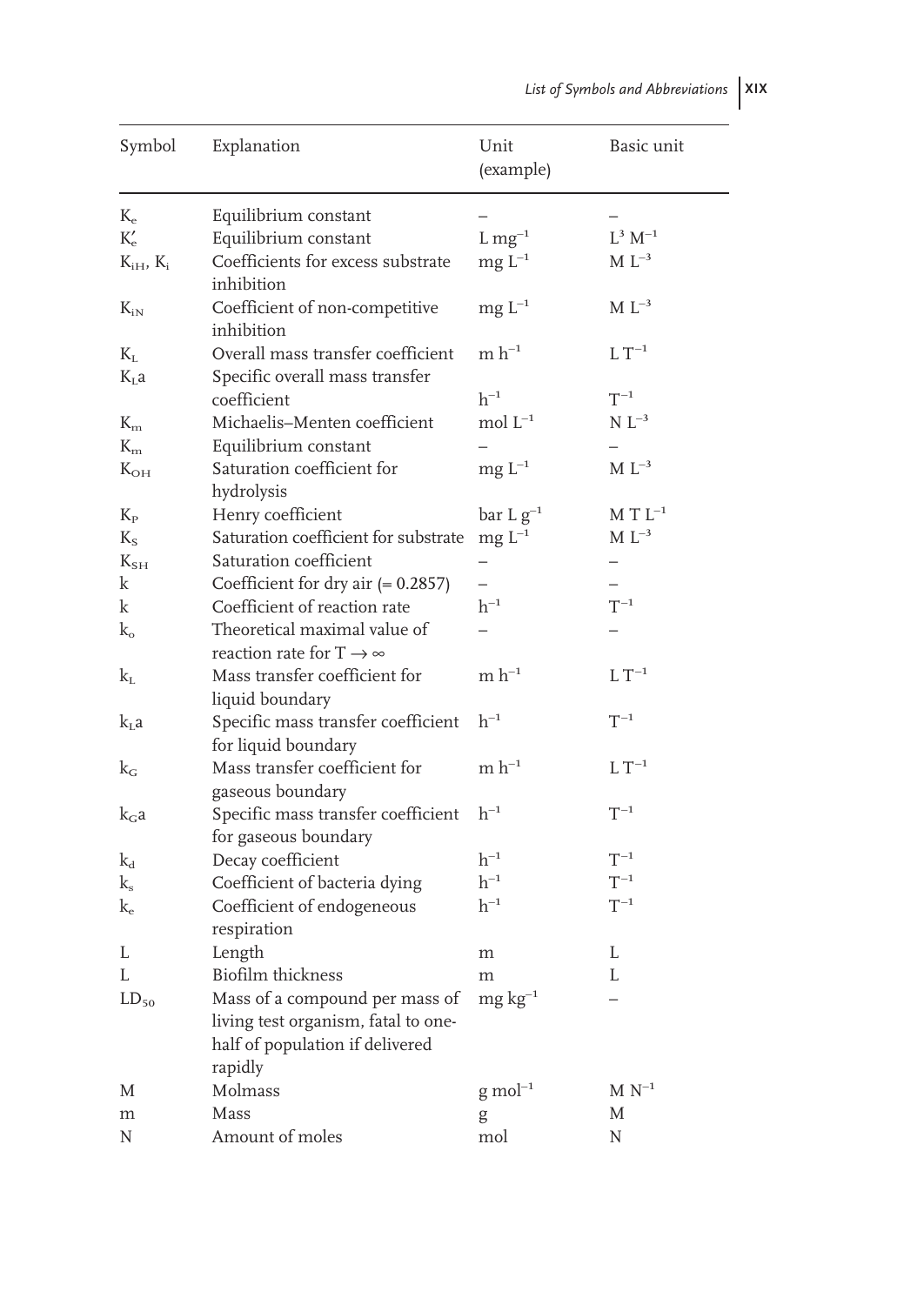**XX** *List of Symbols and Abbreviations*

| Symbol                        | Explanation                                       | Unit<br>(example)                                                                                    | Basic unit                                                                    |
|-------------------------------|---------------------------------------------------|------------------------------------------------------------------------------------------------------|-------------------------------------------------------------------------------|
| n                             | Speed of a stirrer                                | $s^{-1}$                                                                                             | $T^{-1}$                                                                      |
| $n_i$                         | Number of droplets                                |                                                                                                      |                                                                               |
| $n_{R}$                       | Recycle ratio                                     |                                                                                                      |                                                                               |
| $n_{\scriptscriptstyle\rm E}$ | Thickening degree                                 |                                                                                                      |                                                                               |
| $n_{\rm PHB}$                 | Fraction of PHB inside of                         |                                                                                                      |                                                                               |
|                               | bacteria                                          |                                                                                                      |                                                                               |
| n                             | Number of stages of a cascade                     |                                                                                                      |                                                                               |
| OC                            | Specific oxygenation capacity                     | mol $\mathop{\hbox{\rm L}}\nolimits^{-1}$ $\mathop{\hbox{\rm h}}\nolimits^{-1}$                      | $N\ L^{-3}\ T^{-1}$                                                           |
| <b>OTR</b>                    | Oxygen transfer rate                              | $g O_2 L^{-1} h^{-1}$                                                                                | $M\ L^{-3}\ T^{-1}$                                                           |
| OTE                           | Oxygen transfer efficiency                        |                                                                                                      |                                                                               |
| $\mathbf{P}$                  | Power demand                                      | kW                                                                                                   | $M L^2 T^{-3}$                                                                |
| p                             | Pressure                                          | bar                                                                                                  | $\mathbf{M}$ $\mathbf{L}^{-1}$ $\mathbf{T}^{-2}$                              |
| Q                             | Flow rate                                         | $\mathrm{m}^3 \; \mathrm{h}^{-1}$                                                                    | $\mathbf{L}^{-3}$ $\mathbf{T}^{-1}$                                           |
| R                             | Radius                                            | m                                                                                                    | L                                                                             |
| R                             | Gas constant $[= 8.314$ J (mol K) <sup>-1</sup> ] | J (mol $K$ ) <sup>-1</sup>                                                                           | $M L^2 T^{-2} N^{-1} \theta^{-1}$                                             |
| R                             | Resistance                                        | $\mathrm{m}^{-1}$                                                                                    | $I^{-1}$                                                                      |
| $\mathbb{R}$                  | Retention coefficient                             | ℅                                                                                                    |                                                                               |
| $R_t$                         | True retention coeffcient                         | %                                                                                                    |                                                                               |
| r                             | Reaction rate                                     | $mg L^{-1} h^{-1}$                                                                                   | $M~\mathrm{L}^{-3}~\mathrm{T}^{-1}$                                           |
|                               |                                                   |                                                                                                      | $\rm N~L^{-3}~T^{-1}$                                                         |
| r                             | Respiration rate                                  | $g L^{-1} h^{-1}$                                                                                    | $M L^{-3} T^{-1}$                                                             |
| $\rm r_x$                     | Growth rate of bacteria                           | $g L^{-1} d^{-1}$ MLSS                                                                               | $M L^{-3} T^{-1}$                                                             |
| S                             | Concentration of substrates                       | ${\rm mg} \; {\rm L}^{-1^1}, {\rm mol} \; {\rm L}^{-1} \; {\rm M} \; {\rm L}^{-3}, \, {\rm NL}^{-3}$ |                                                                               |
| <b>SOTR</b>                   | Standardized oxygen transfer rate                 | $mg L^{-1} h^{-1}$                                                                                   | M $\mathop{\hbox{\rm L}}\nolimits^{-3}$ $\mathop{\hbox{\rm T}}\nolimits^{-1}$ |
| $S^*$                         | Dimensionless dissolved oxygen                    |                                                                                                      |                                                                               |
|                               | concentration $(= S'/K')$                         |                                                                                                      |                                                                               |
| S                             | Selectivity                                       |                                                                                                      |                                                                               |
| т                             | Temperature                                       | K, °C                                                                                                | θ                                                                             |
| t                             | Time                                              | h                                                                                                    | T                                                                             |
| $\rm t_R$                     | Mean retention time                               | h                                                                                                    | T                                                                             |
| $t_{RC}$                      | Critical mean retention time                      | h                                                                                                    | T                                                                             |
| $\rm t_{\rm RX}$              | Mean retention time of bacteria                   | h                                                                                                    | T                                                                             |
|                               | (= sludge age)                                    |                                                                                                      |                                                                               |
| $t_{RXC}$                     | Critical sludge age                               | h                                                                                                    | T                                                                             |
| U                             | Voltage                                           | V                                                                                                    | M $L^2$ T $A^{-1}$                                                            |
| V                             | Volume                                            | m <sup>3</sup>                                                                                       | $L^3$                                                                         |
| $\rm{V}$                      | Velocity                                          | $m s^{-1}$                                                                                           | ${\rm L}\;{\rm T}^{-1}$                                                       |
| W                             | Flow rate                                         | $m s^{-1}$                                                                                           | $\mathop{\rm L} T^{-1}$                                                       |

 $\overline{1}$  BOD<sub>5</sub>, COD, DOC etc.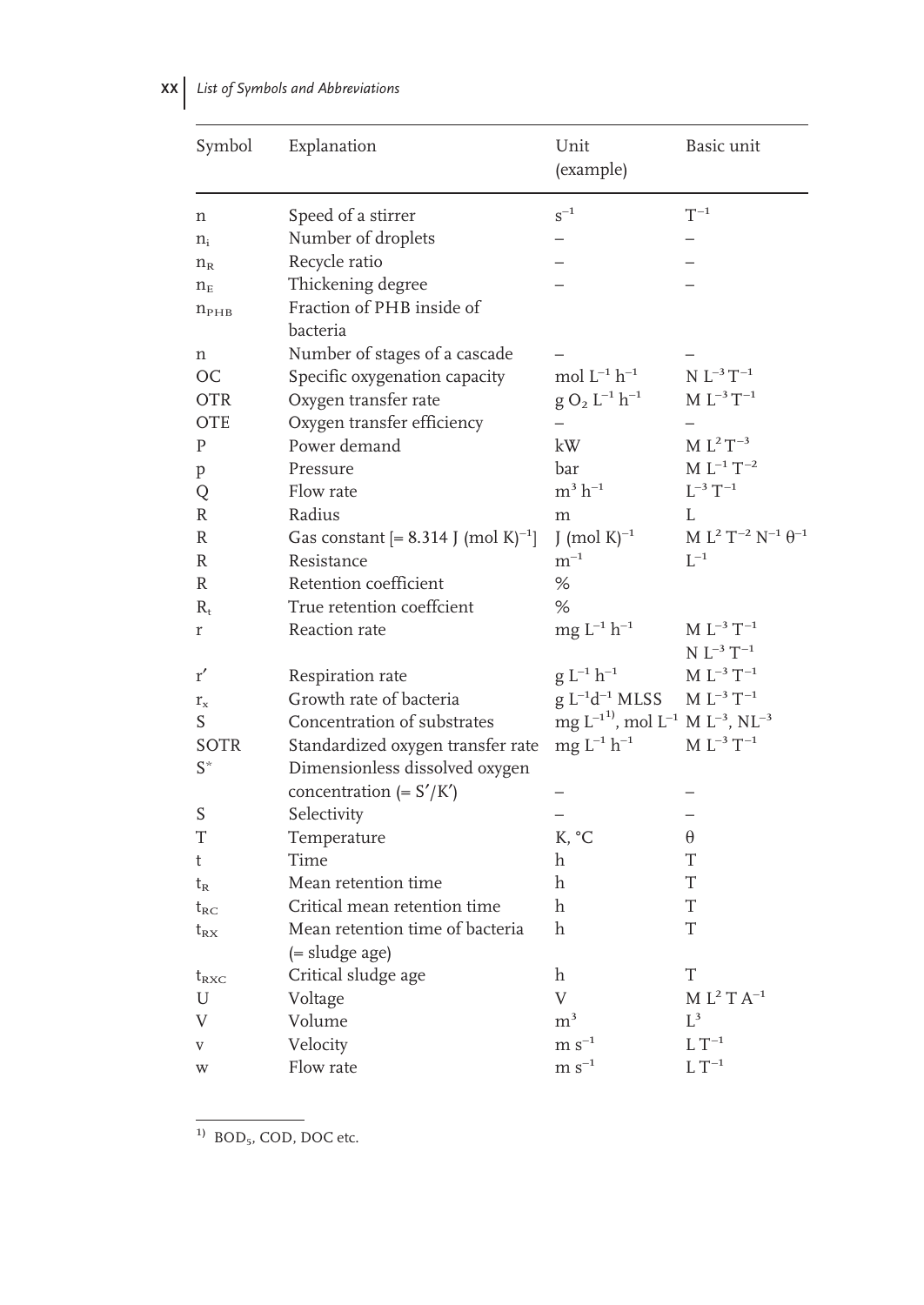|                               |                                                                    |                                                                                                           | List of Symbols and Abbreviations   XXI |
|-------------------------------|--------------------------------------------------------------------|-----------------------------------------------------------------------------------------------------------|-----------------------------------------|
| Symbol                        | Explanation                                                        | Unit<br>(example)                                                                                         | Basic unit                              |
| $\overline{w}$                | Gaging void velocity                                               |                                                                                                           |                                         |
| $\bar{\mathrm{w}}$            | Mean velocity                                                      | $\rm m~s^{-1}$                                                                                            | $\mathop{\rm L} T^{-1}$                 |
| Χ                             | Concentration of bacteria                                          | $g L^{-1}$ MLSS                                                                                           | $M L^{-3}$                              |
| $X^*$                         | Dimensionless bacteria<br>concentration $(= X/K')$                 |                                                                                                           |                                         |
| X                             | Local coordinate                                                   | m                                                                                                         | L                                       |
| X                             | Mole fraction                                                      |                                                                                                           |                                         |
| y                             | Mole fraction                                                      |                                                                                                           |                                         |
| $y_{X-0/X-C}$                 | Mole fraction oxygen/carbon in<br>bacteria                         |                                                                                                           |                                         |
| Y                             | Yield coefficient                                                  |                                                                                                           |                                         |
| $Y_{X/S}^{\rm o}$             | True yield coefficient growth of<br>bacteria/used substrate        | g MLSS (g $\text{COD}$ ) <sup>-1</sup>                                                                    |                                         |
| $Y_{\text{XC/SC}}^{\text{o}}$ | True yield coefficient growth of<br>bacteria carbon/used substrate | $g C (g DOC)^{-1}$                                                                                        |                                         |
| $Y_{X/S}$                     | Apparent yield coefficient growth<br>of bacteria/used substrate    | g MLSS (g $\text{COD}$ ) <sup>-1</sup>                                                                    |                                         |
| 7.                            | Dimensionless local coordinate                                     |                                                                                                           |                                         |
| Z.                            | Local coordinate                                                   | m                                                                                                         | L.                                      |
| Bi                            | Biot number                                                        | $(= w d D^{-1})$                                                                                          |                                         |
| Da                            | Damköhler number                                                   | $( \equiv \mu_{\rm max} t_{\rm R})$                                                                       |                                         |
| Da <sub>II</sub>              | Damköhler number II                                                | $( \equiv \mu_{\rm max} R^2 D^{-1})$                                                                      |                                         |
| Fr                            | Froude number                                                      | $( \equiv n^2 d g^{-1})$                                                                                  |                                         |
| Mo                            | Monod number                                                       | $($ = S <sub>o</sub> K <sub>s</sub> <sup>-1</sup> )                                                       |                                         |
| Mo'                           | Modified Monod number                                              | $(= c^* k'^{-1})$                                                                                         |                                         |
| Ne                            | Newton number                                                      | $( \equiv P d^{-5} n^{-3} g^{-1})$                                                                        |                                         |
| Pe                            | Peclet number                                                      | $( \equiv w \, d \, D^{-1})$                                                                              |                                         |
| Pe'                           | Modified Peclet number                                             | $( \equiv \overline{w} L D_x^{-1})$                                                                       |                                         |
| Re                            | Reynolds number                                                    | $( \equiv \overline{w} d v^{-1})$                                                                         |                                         |
| Sc                            | Schmidt number                                                     | $( \equiv v D^{-1})$                                                                                      |                                         |
| Sh                            | Sherwood number                                                    | $( \equiv k_L d D^{-1})$                                                                                  |                                         |
| Sm                            | Semenov number                                                     | $( \equiv k_L a \mu_{\text{max}}^{-1})$                                                                   |                                         |
| Y                             | Oxygen transfer number                                             | $\mathbf{E} = \frac{\mathbf{K}_{\rm L} \mathbf{a} \mathbf{V}}{d^3} \left( \frac{\mathbf{v}}{g^2} \right)$ |                                         |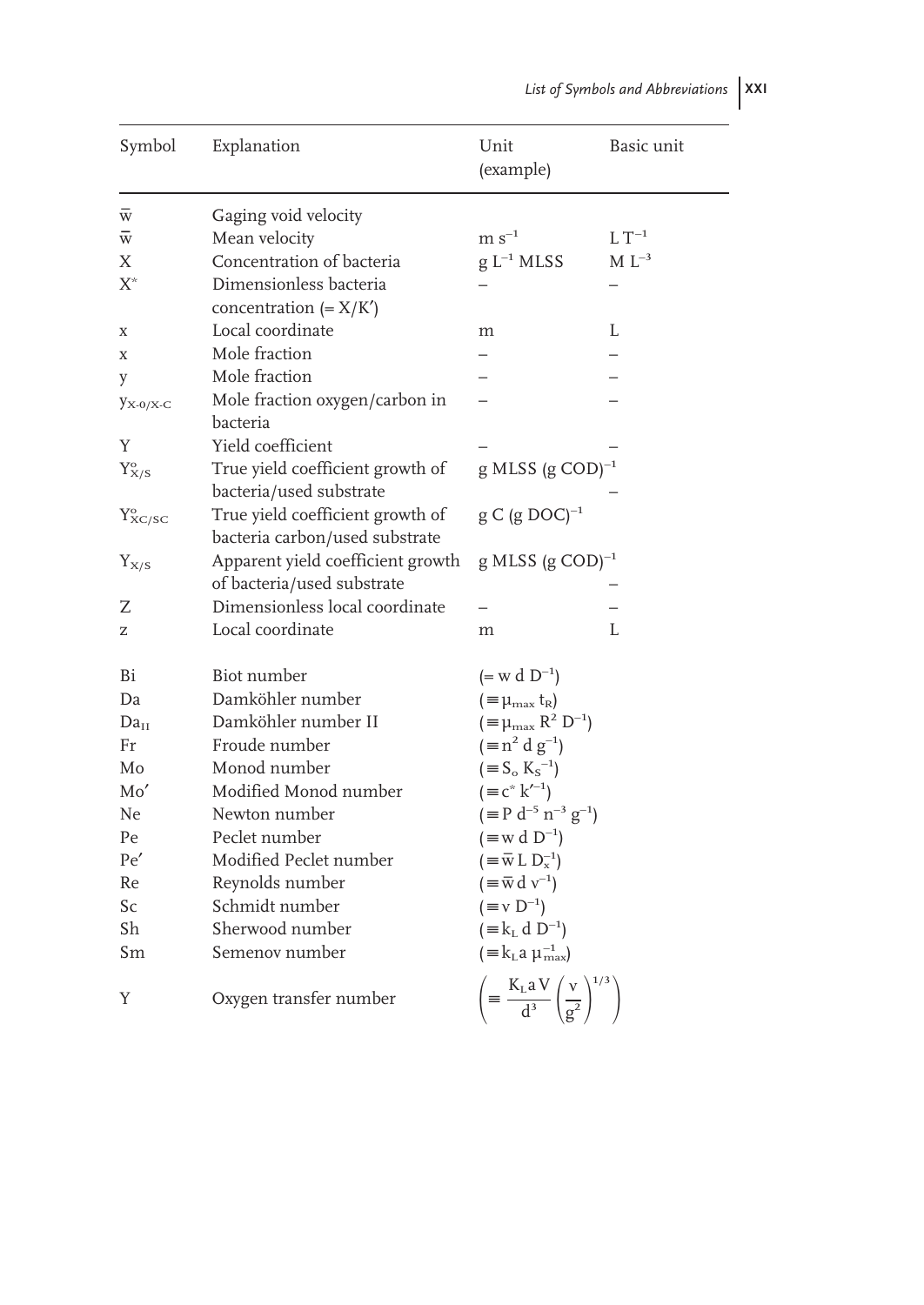# Symbol Explanation

# **Greek Symbols**

| $\alpha$         | Conversion, removal ratio                              |                       |                                                                             |
|------------------|--------------------------------------------------------|-----------------------|-----------------------------------------------------------------------------|
| $\alpha_{\rm w}$ | Relation of specific mass transfer                     |                       |                                                                             |
|                  | coefficient wastewater/clean water                     |                       |                                                                             |
| β                | Separation coefficient of a settler                    |                       |                                                                             |
| β                | Osmotic coefficient                                    |                       |                                                                             |
| $\beta_{\rm w}$  | Relation dissolved oxygen con-                         |                       |                                                                             |
|                  | centration at 20°C wastewater/                         |                       |                                                                             |
|                  | clean water                                            |                       |                                                                             |
| Y                | Activity coefficient                                   |                       |                                                                             |
| $V_{\rm w}$      | $\alpha_{\rm w} \beta_{\rm w}$ relation maximal oxygen |                       |                                                                             |
|                  | mass transfer rate at 20°C                             |                       |                                                                             |
|                  | wastewater/clean water                                 |                       |                                                                             |
| δ                | Boundary layer thickness                               | m                     | L                                                                           |
| ε                | Porosity                                               |                       |                                                                             |
| η                | Rate of hydrolosis by anoxic                           |                       |                                                                             |
|                  | bacteria related to rate of                            |                       |                                                                             |
|                  | hydrolosis by aerobic bacteria                         |                       |                                                                             |
| η                | Efficiency coefficient                                 |                       |                                                                             |
| η                | Dynamic viscosity                                      | $\rm g~m^{-1}~s^{-1}$ | M $\mathop{\hbox{\rm L}}\nolimits^{-1} \mathop{\hbox{\rm T}}\nolimits^{-1}$ |
| $\theta$         | Coefficient, describing an                             |                       |                                                                             |
|                  | influence of temperature                               |                       |                                                                             |
| μ                | Specific growth rate                                   | $\mathrm{d}^{-1}$     | $T^{-1}$                                                                    |
| μ                | Tortousity                                             |                       |                                                                             |
| $\mu_{O_2}$      | Velocity of diffusing oxygen                           | ${\rm m~s^{-1}}$      | $LT^{-1}$                                                                   |
|                  | molecules                                              |                       |                                                                             |
| ν                | Kinematic viscosity                                    | $m^2$ s <sup>-1</sup> | $L^2T^{-1}$                                                                 |
| ξ                | Resistance coefficient                                 |                       |                                                                             |
| π                | Number in analysis of dimensions                       |                       |                                                                             |
| π                | Osmotic pressure                                       | bar                   | $\mathbf{M}$ $\mathbf{L}^{-1}$ $\mathbf{T}^{-2}$                            |
| ρ                | Density                                                | $\rm g\ m^{-3}$       | $M L^{-3}$                                                                  |
| Σ                | Sum                                                    |                       |                                                                             |
| σ                | Surface tension                                        | $N \; \text{m}^{-1}$  | $M T^{-2}$                                                                  |
| σ                | Dimensionless variance                                 |                       |                                                                             |
| $\sigma^*$       | Dimensionless surface tension                          |                       |                                                                             |
| $\sigma_{t}$     | Variance according time                                | S                     | T                                                                           |
| τ                | Dimensionless time                                     |                       |                                                                             |
| φ                | Phase angle of electric current                        |                       |                                                                             |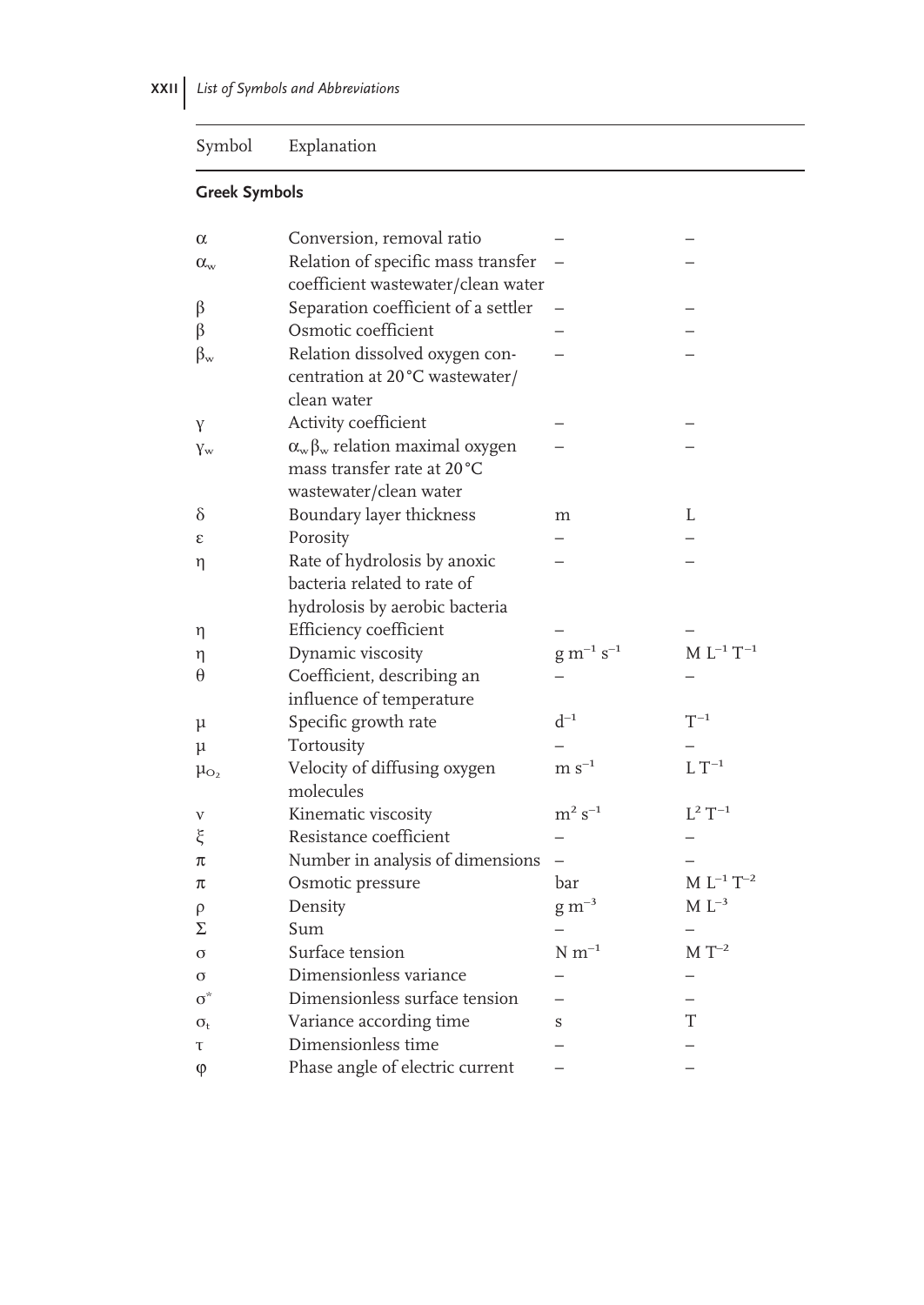Symbol Explanation

## **Indices**

| arith         | Arithmetic mean value                                              |
|---------------|--------------------------------------------------------------------|
| A             | Active autotrophs                                                  |
| A             | Air                                                                |
| Alk           | Alkaline                                                           |
| a             | Adsorption                                                         |
| a             | Behind reactor                                                     |
| a             | Air                                                                |
| ae            | Aerobic                                                            |
| an            | Anaerobic                                                          |
| ap            | Apparent                                                           |
| ax            | Anoxic                                                             |
| b             | Back                                                               |
| b             | Blower                                                             |
| C             | Cake                                                               |
| cat           | Catalyst                                                           |
| $\mathsf{cf}$ | Cross flow                                                         |
| $\mathsf C$   | Convective                                                         |
| $CO2$ -O      | CO <sub>2</sub> -oxygen                                            |
| $CO2$ -C      | $CO2$ -carbon                                                      |
| $CO2-C/S-C$   | $CO2$ -C/substrate-carbon                                          |
| $CO2$ -O/S-O  | CO <sub>2</sub> -O/substrate-oxygen                                |
| $CO2$ -N      | CO <sub>2</sub> needed for neutralisation of H <sup>+</sup> formed |
|               | by NH <sub>4</sub> -N oxidation                                    |
| Σ             | Summary                                                            |
| d             | Daily                                                              |
| d             | Decay                                                              |
| d             | Diameter                                                           |
| d             | Dissolved                                                          |
| D             | Denitrifyers                                                       |
| D             | Diffusion                                                          |
| DO            | Dodecan                                                            |
| $D+C$         | Diffusion and convection                                           |
| e             | Effluent                                                           |
| e             | Endogenous                                                         |
| $_{\rm eff}$  | Effective                                                          |
| ex            | <b>Excess</b>                                                      |
| E             | Enzyme                                                             |
| ES            | Enzyme-substrate complex                                           |
| ET5           | Emulgin ET5                                                        |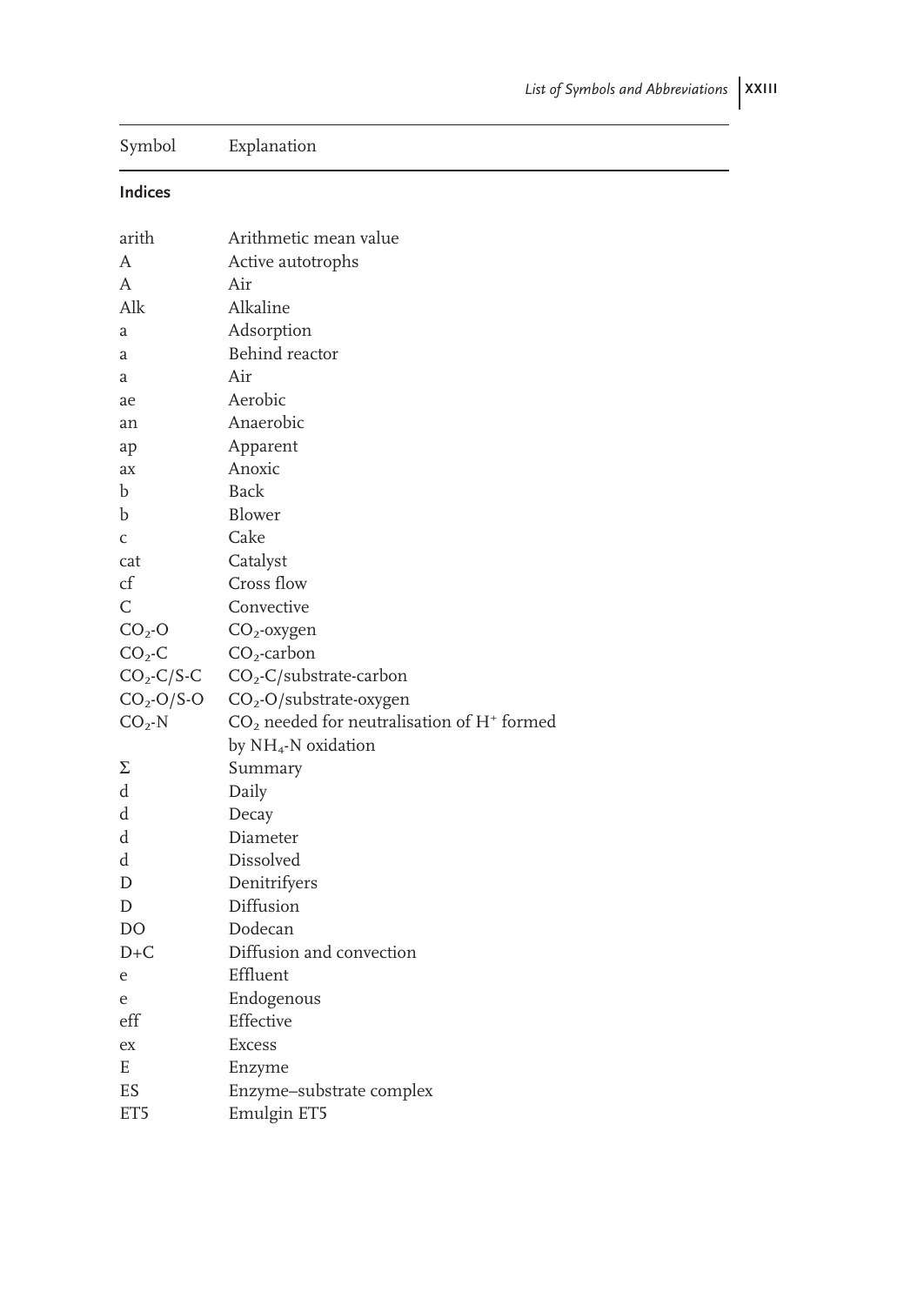| Symbol          | Explanation                                   |
|-----------------|-----------------------------------------------|
| f               | Fouling                                       |
| f               | Foreign                                       |
| f               | Free of oxygen                                |
| g               | Gear                                          |
| G               | Gas                                           |
| G               | Generation                                    |
| Н               | Active heterotrophs                           |
| H               | Hydrolysis                                    |
| i               | Impuls                                        |
| i               | Inert                                         |
| i               | Inhibitor                                     |
| i,j             | Component                                     |
| L               | Liquid                                        |
| max             | Maximal                                       |
| m               | Membrane                                      |
| m               | Motor                                         |
| М               | After mixure                                  |
| M               | Mixing point                                  |
| ML              | Mixed liquid                                  |
| <b>MLSS</b>     | Mixed liquid suspended solids                 |
| N               | Nitrogen                                      |
| N               | secondary materials                           |
| NB              | Nitrobacter                                   |
| ND              | dissolved organic nitrogen                    |
| NH              | Dissolved NH <sub>3</sub> and NH <sub>4</sub> |
| $NH_4$ - $O_2$  | Oxygen used for NH <sub>4</sub> oxydation     |
| $NH_{4}-N$      | Nitrogen in ammonia                           |
| <b>NS</b>       | Nitrosomonas                                  |
| NΟ              | Nitrate and nitrite nitrogen                  |
| NO <sub>2</sub> | Nitrite                                       |
| NO <sub>3</sub> | Nitrate                                       |
| <b>NS</b>       | Nitrosomonas                                  |
| o Influent      | Standardized to $c' = 0$ mg $L^{-1}$          |
| org.P           | Dissolved organic phosphorous                 |
| oTS             | Organic dry matter                            |
| O <sub>2</sub>  | Oxygen                                        |
| p               | Permeate                                      |
| p               | Particulate product                           |
| po              | Pore                                          |
| pw              | Process water                                 |
| P               | Phosphorus                                    |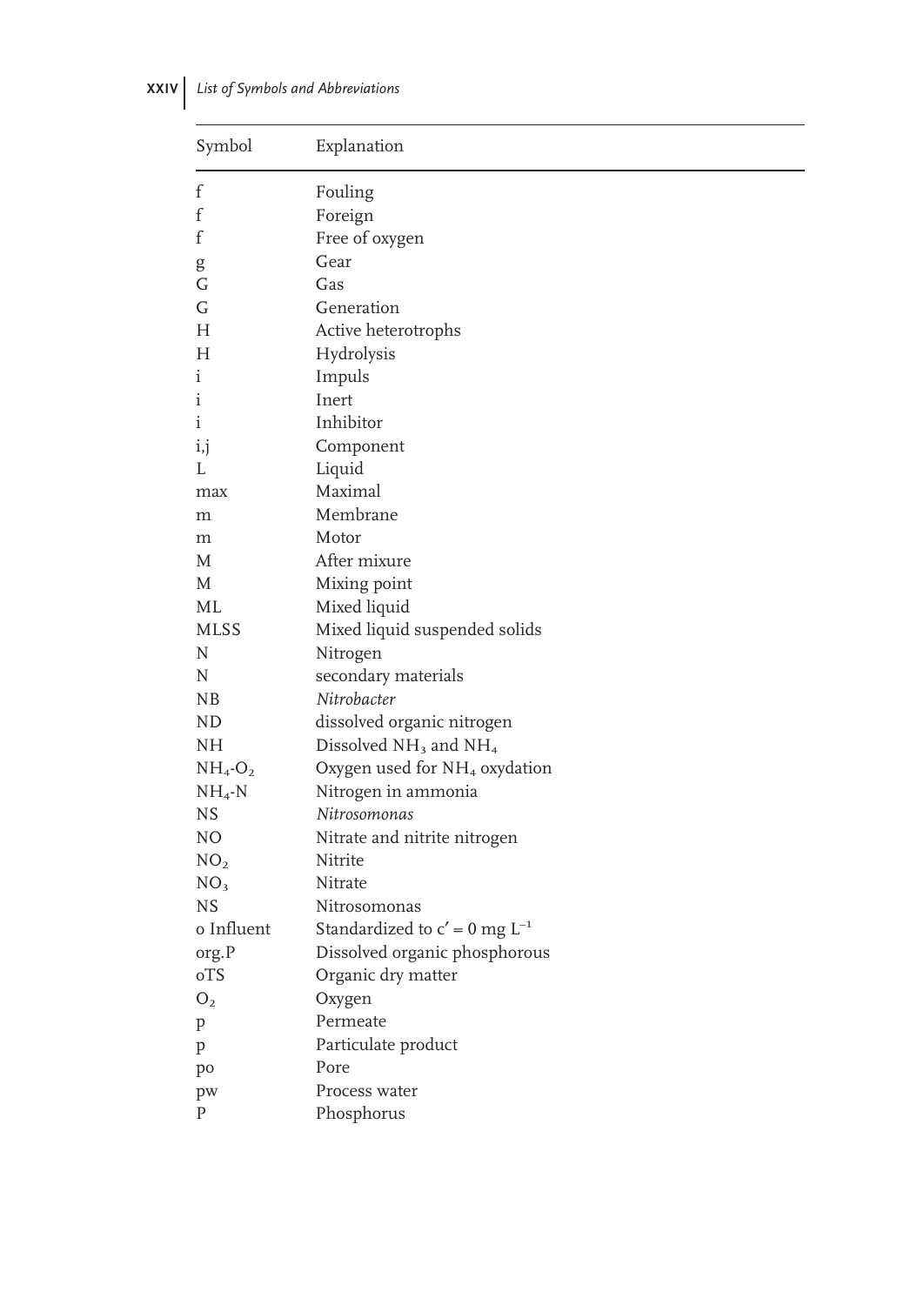| Symbol           | Explanation                                     |
|------------------|-------------------------------------------------|
| PM               | Primary materials                               |
| PO <sub>4</sub>  | Orthophosphate                                  |
| $P-P$            | Dissolved inorganic polyphosphate               |
| rt               | Rapid test                                      |
| R                | Reactor                                         |
| R                | Recycle                                         |
| S                | Substrate                                       |
| spec             | Specific                                        |
| S                | Sewage                                          |
| <b>SC</b>        | Substrate-carbon                                |
| SO               | Substrate-oxygen                                |
| SS               | Readily biodegradable substrate                 |
| St               | Standard test                                   |
| t                | Total                                           |
| th               | Theoretical                                     |
| т                | Temperature                                     |
| V                | Related to volume                               |
| <b>VOC</b>       | Volatile organic carbon                         |
| W                | Water                                           |
| XA               | Biomass of autotrophs                           |
| XH               | Biomass of heterotrophs                         |
| Χ                | Local coordinate                                |
| XC               | Bacteria mass-carbon                            |
| XO               | Bacteria mass-oxygen                            |
| XC/XO            | Carbon in bacteria mass/oxygen in bacteria mass |
| XC/SC            | Carbon in bacteria mass/carbon in substrate     |
| X/O <sub>2</sub> | Bacteria mass/oxygen                            |
| X/S              | Bacteria mass/substrate                         |
| Z                | Local coordinate                                |
| $\mathbf{0}$     | Influent                                        |

## **Numbers as Indices**

| 20           | Temperature of 20 °C                                        |
|--------------|-------------------------------------------------------------|
| $\mathbf{r}$ | Saturation                                                  |
|              | Mean value                                                  |
| 20           | Applied to 20 °C                                            |
| 20,0         | Applied to 20 °C and                                        |
|              | $c' = 0$ mg O <sub>2</sub> L <sup>-1</sup> dissolved oxygen |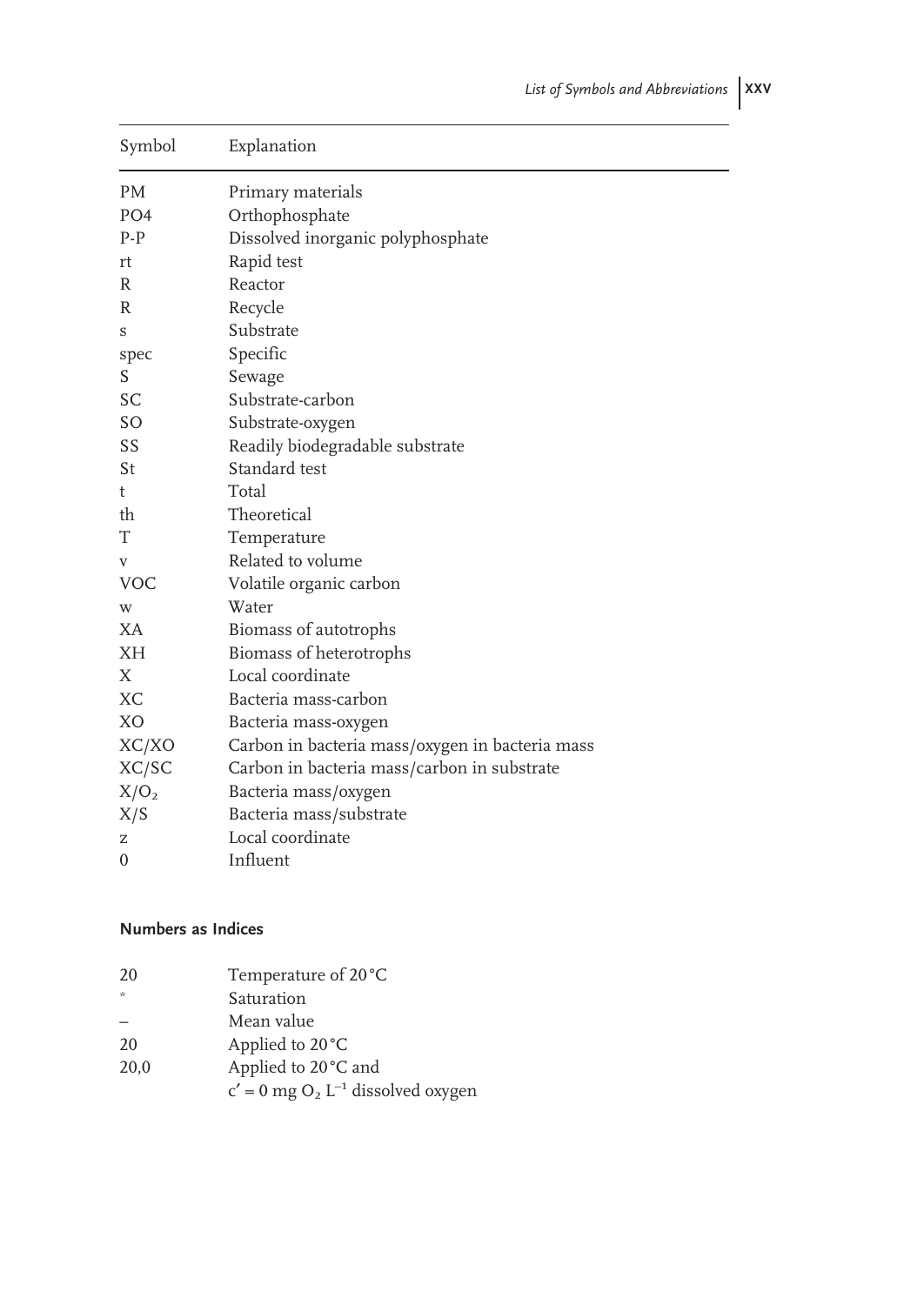Symbol Explanation

## **Abbreviations**

| AAO          | Anaerobic Anoxic Oxic                                     |
|--------------|-----------------------------------------------------------|
| ADP          | Adenosin diphosphate                                      |
| AO           | Anaerobic Oxic                                            |
| ASM          | Activated sludge model                                    |
| ASCE         | American Society of Civil Engineers                       |
| ATP          | Adenosine triphosphate                                    |
| <b>ATV</b>   | Abwasser Technische Vereinigung                           |
| <b>BOD</b>   | Biological oxygen demand                                  |
| <b>BWB</b>   | Berliner Wasserbetreiber                                  |
| CA           | Cellulose acetate                                         |
| <b>CFD</b>   | Computational fluid dynamics                              |
| COD          | Chemical oxygen demand                                    |
| <b>CSTR</b>  | Completely stirred tank reactor                           |
| <b>DNA</b>   | Deoxyribonucleic acid                                     |
| <b>DMSO</b>  | Dimethylsulfonoxide                                       |
| DOC          | Dissolved organic carbon                                  |
| <b>DWA</b>   | Deutsche Vereinigung für Wasserwirtschaft,                |
|              | Abwasser und Abfall e.V.                                  |
| <b>DVWK</b>  | Deutscher Verband für Wasserwirtschaft und Kulturbau e.V. |
| <b>EDS</b>   | Endocrine disrupting substances                           |
| <b>EPA</b>   | <b>Environmental Protection Agency</b>                    |
| EPS          | Extracellular polymer substances                          |
| FM           | Ratio of feed to biomass                                  |
| LDS          | Lignin degradation system                                 |
| MAP          | Magnesium ammonium phosphate                              |
| <b>MBR</b>   | Membrane bioreactor                                       |
| <b>MLSS</b>  | Mixed liquor suspended solid                              |
| <b>MLVSS</b> | Mixed liquor volatile suspended solid                     |
| <b>NDSA</b>  | Naphtalene disulfonic acid                                |
| <b>NSA</b>   | Naphtalene sulfonic acid                                  |
| PА           | Polyamide                                                 |
| <b>PAN</b>   | Polyacrylnitrile acid                                     |
| PAO          | Phosphate-accumulating organism                           |
| <b>PES</b>   | Polyethensulphone                                         |
| PFU          | Plug-forming unit                                         |
| PHB          | Polyhydroxybutyrate                                       |
| PP           | Polypropylen                                              |
| PSU          | Polysulphone                                              |
| PUDF         | Polyvinylidenfluoride                                     |